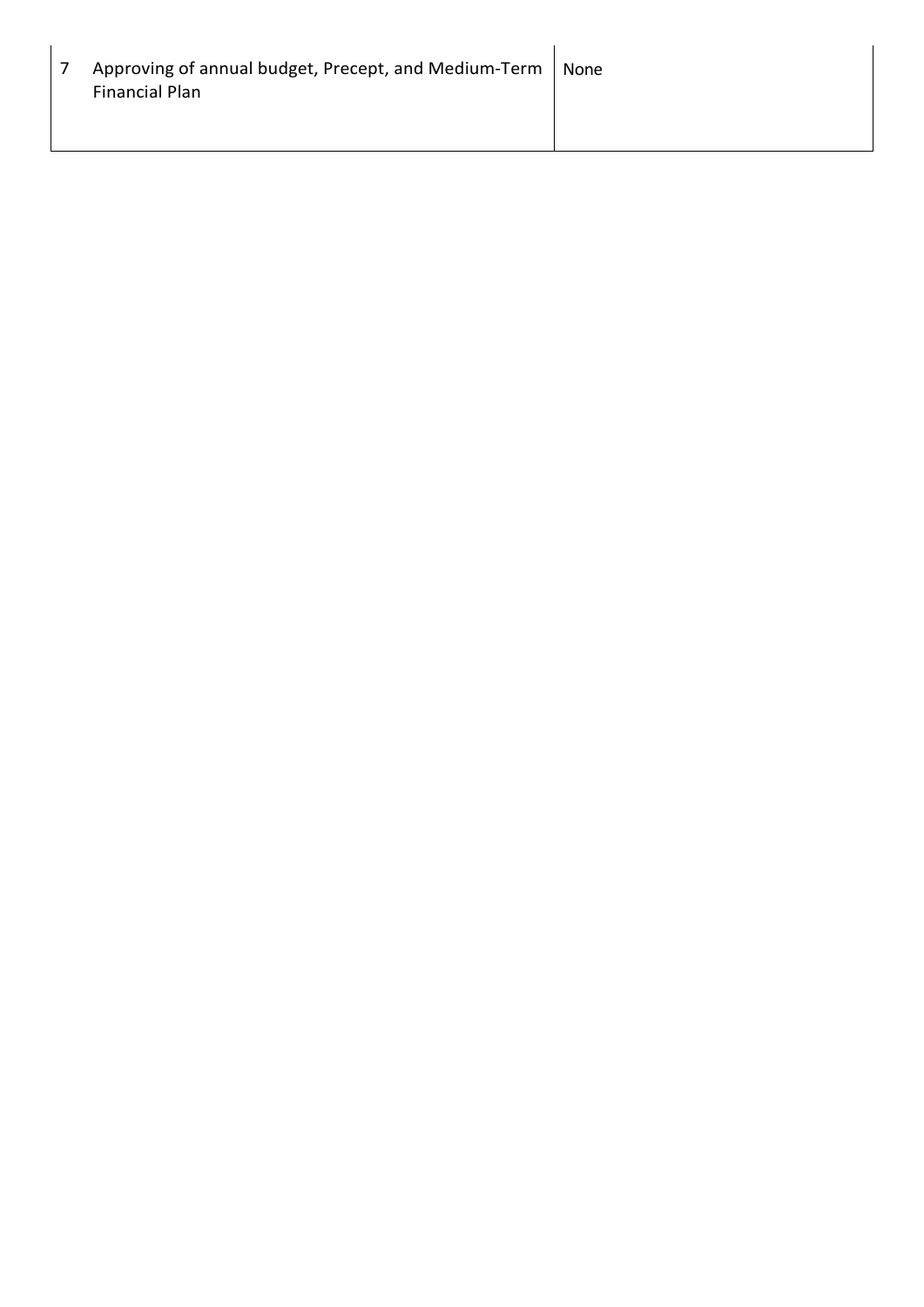| 8  | Any delegated decision which may mean a breach of<br>Council Policy or Budget outside virement rules                                         | None                                                                                                                                                                                                                                                                                                                        |
|----|----------------------------------------------------------------------------------------------------------------------------------------------|-----------------------------------------------------------------------------------------------------------------------------------------------------------------------------------------------------------------------------------------------------------------------------------------------------------------------------|
| 9  | Election of the Mayor, appointment of Deputy Mayor,<br>Election of Leader of Council.                                                        | None                                                                                                                                                                                                                                                                                                                        |
|    | 10 Appointment of Chairs and Deputy Chairs of committees,<br>established by Council.                                                         | Council, or may delegate to individual<br>committees                                                                                                                                                                                                                                                                        |
|    | 11 Agreeing and/or amending the Terms of Reference for None<br>Committees, deciding on their composition and making<br>appointments to them. |                                                                                                                                                                                                                                                                                                                             |
|    | 12 Appointment of Members or Officers to outside bodies                                                                                      | None                                                                                                                                                                                                                                                                                                                        |
|    | 13 Adopting an allowance scheme for Mayor or other<br>members.                                                                               | None                                                                                                                                                                                                                                                                                                                        |
|    | 14 Changing the name of the Town Council.                                                                                                    | None                                                                                                                                                                                                                                                                                                                        |
|    | 15 Deciding on honorary titles or awards                                                                                                     | None                                                                                                                                                                                                                                                                                                                        |
|    | 16 Making, amending, revoking, re-enacting or adopting<br>Bylaws.                                                                            | None                                                                                                                                                                                                                                                                                                                        |
|    | 17 To represent the view of the local community on matters<br>of significance.                                                               | None generally, but may be delegated<br>individual committees,<br>through<br>to<br>their terms of reference.                                                                                                                                                                                                                |
|    | 18 Power to make payments or provide other benefits in cases<br>of fault or maladministration                                                | Appeals Committee up to the value of<br>£500<br>Town Clerk up to £200                                                                                                                                                                                                                                                       |
|    | 19 Appeals against any decision made on behalf of the<br>Authority                                                                           | <b>Appeals Committee</b>                                                                                                                                                                                                                                                                                                    |
| 20 | Data Protection, Access to Information, Freedom of<br>Information and Human Rights.                                                          | Publication<br>Scheme<br>Policy<br>and<br>reserved to Council<br>Strategic overview to Finance and<br><b>Governance Committee</b>                                                                                                                                                                                           |
|    | 21 To monitor and control the Council's Ethical Framework                                                                                    | Strategic overview and monitoring to<br>Finance and Governance Committee<br>Proper Officer to obtain declarations,<br>give up-date reminder annually and to<br>act as necessary for Monitoring Officer.<br>Mayor may obtain declarations in the<br>absence of the Proper Officer.<br>Granting of a Dispensation is reserved |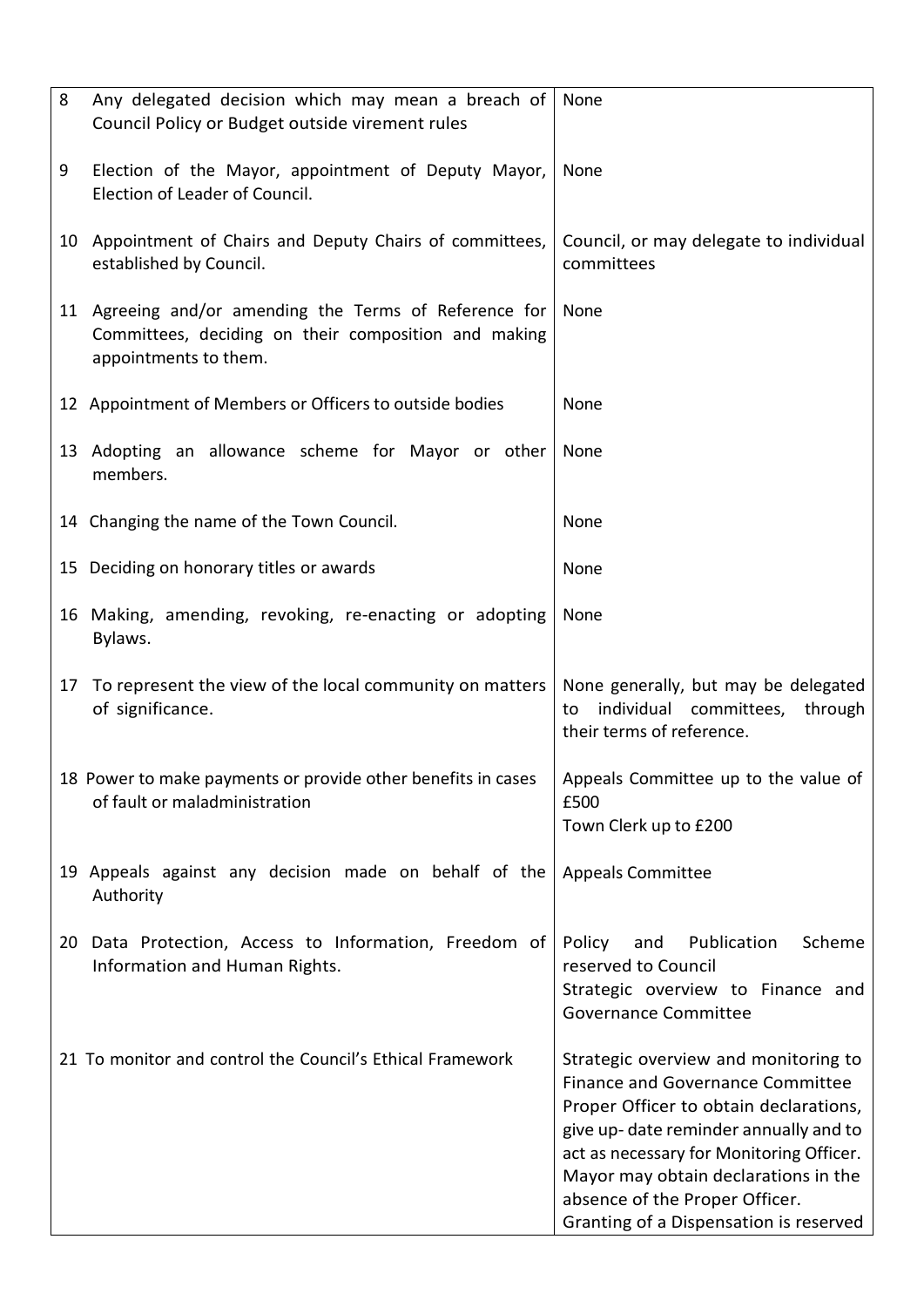|     |                                                                                                                                                                                                                                         | to Council and only delegated to the<br>Proper Officer where a decision is<br>required in advance of a committee<br>meeting when no Council meeting is to<br>take place      |
|-----|-----------------------------------------------------------------------------------------------------------------------------------------------------------------------------------------------------------------------------------------|------------------------------------------------------------------------------------------------------------------------------------------------------------------------------|
|     | 22. To institute or defend legal proceedings including<br>proceedings for an injunction, to authorise the carrying<br>out of works in default of a notice, and to lodge an appeal<br>against any Court decision.                        | None generally<br>In cases of urgency, the Town Clerk in<br>consultation with two of: Leader,<br>Deputy Leader, Mayor, Deputy Mayor.                                         |
| 23. | 1. All powers of the Council (except those reserved to<br>Council by legislation) in the case of a civil emergency<br>(including health related emergency), limited to £10,000<br>expenditure in accordance with Financial Regulations. | The Town Clerk in consultation with<br>two of: Leader, Deputy Leader, Mayor,<br>Deputy Mayor or committee chairman<br>subject to reporting to next Council.                  |
|     | 2. All powers of the Council (except those reserved to<br>Council by legislation) in the case of utmost urgency,<br>limited to £10,000 expenditure in accordance with<br><b>Financial Regulations.</b>                                  | The Town Clerk in consultation with<br>two of: Leader, Deputy Leader, Mayor,<br>Deputy Mayor or committee chairman<br>subject to reporting justification to<br>next Council. |
|     | 3. In cases where a civil emergency is over an extended<br>period and which hinders the holding of normal<br>meetings, non-urgent decisions will be taken in<br>consultation with all members of committee or Council.                  | The Town Clerk in consultation with all<br>members of Council or of the relevant<br>committee subject to ratification at<br>the next Council meeting.                        |
| 24  | Election issues and filling of vacancies                                                                                                                                                                                                | None to Committee.<br>Proper Officer to undertake<br>all<br>statutory notifications and actions to<br>advise members as necessary.                                           |
| 25  | Power to direct as to the Custody of Town documents                                                                                                                                                                                     | None                                                                                                                                                                         |
|     | 26 All duties of the Proper Officer under legislation, Standing<br>Orders, Financial Regulations or Standing Orders for<br>Contracts including issue of notifications and signing<br>documents                                          | <b>Town Clerk</b>                                                                                                                                                            |
| 27  | All duties of the Responsible Financial Officer under<br>legislation, Standing Orders, Financial Regulations or<br>Standing Orders for Contracts including issue of<br>notifications and signing documents                              | Town Clerk or other officer designated<br>by resolution of Council                                                                                                           |
| 28  | Nomination for attendance at conferences                                                                                                                                                                                                | None<br>Town Clerk for Member training in<br>accordance with policy.                                                                                                         |
| 29  | To do anything calculated to facilitate or conducive or                                                                                                                                                                                 | Council unless specifically delegated.                                                                                                                                       |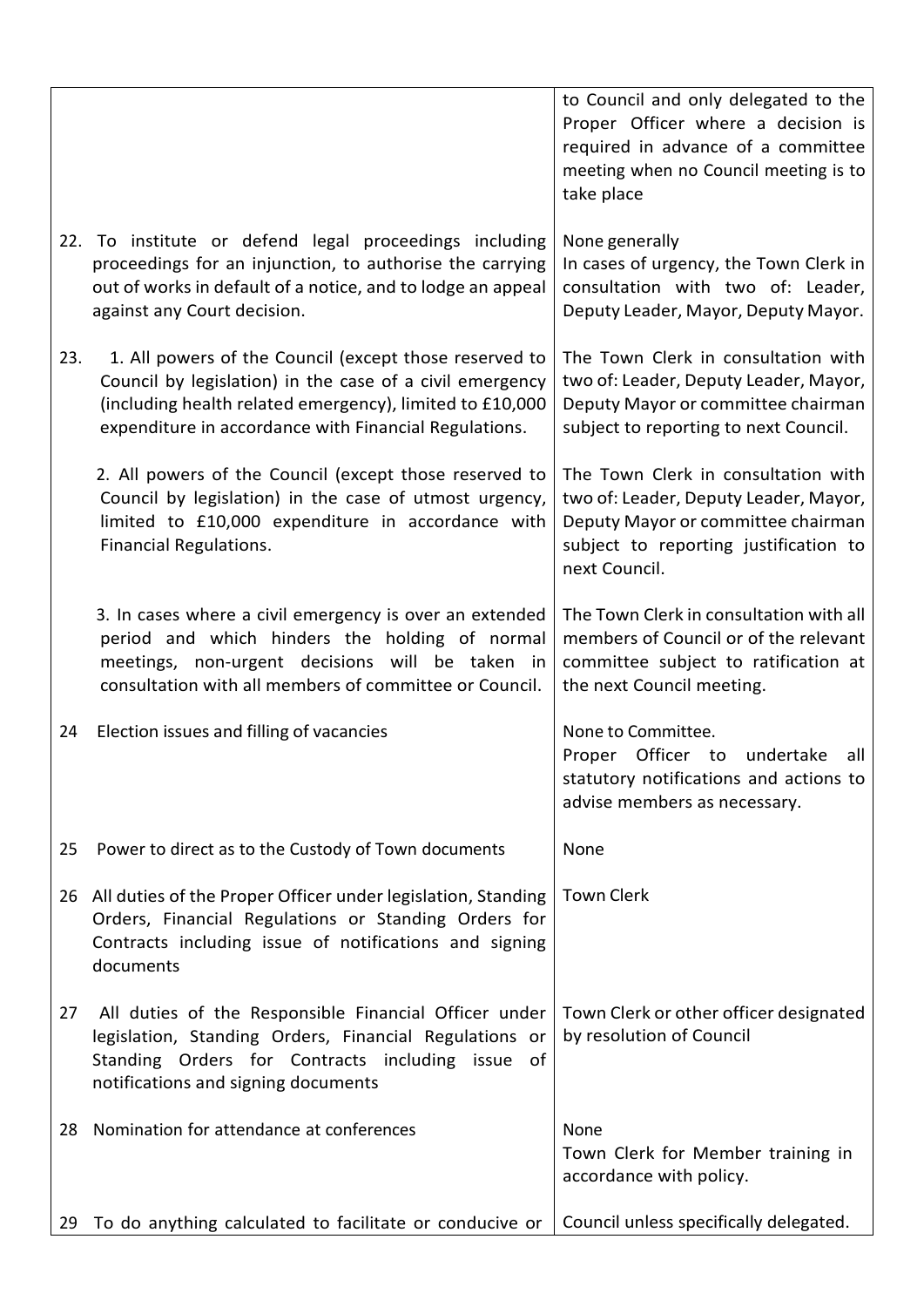|                                          | incidental to the discharge of any function                                                                                                     |                                                                                                                                                       |
|------------------------------------------|-------------------------------------------------------------------------------------------------------------------------------------------------|-------------------------------------------------------------------------------------------------------------------------------------------------------|
| 30                                       | Adoption of General Power of Competence                                                                                                         | None                                                                                                                                                  |
|                                          | <b>Personnel Issues</b>                                                                                                                         |                                                                                                                                                       |
| 31                                       | To direct which post holders will be designated Proper<br>Officer to the Council, Responsible Financial Officer and<br>Data Protection Officer. | None but may be on recommendation<br>of Personnel Sub-Committee                                                                                       |
| 32                                       | To determine the overall Staffing structure and approval<br>of additional posts                                                                 | None but may be on recommendation<br>of Personnel Sub-Committee                                                                                       |
| 33                                       | Confirming the appointment of the Town Clerk                                                                                                    | None but appointment, set out in<br>Terms of Reference for Personnel Sub-<br>Committee                                                                |
| 34                                       | <b>Other Personnel matters</b>                                                                                                                  | As set out in Terms of Reference for<br>Personnel Sub-Committee                                                                                       |
|                                          | 35 Health and Safety Policy - General Statement and<br>Organisation                                                                             | None. Arrangements to Personnel Sub-<br>Committee                                                                                                     |
| <b>Quality and Integrated Management</b> |                                                                                                                                                 |                                                                                                                                                       |
| 36                                       | Matters relating to Quality systems and Local Council<br>Award accreditation                                                                    | Finance and Governance Committee<br>recommend and make decisions on<br>process.<br>Resolutions regarding Local Council<br>Awards reserved to Council. |
| 37                                       | Administration of the Complaints Procedure                                                                                                      | As set out in Complaints Procedure.                                                                                                                   |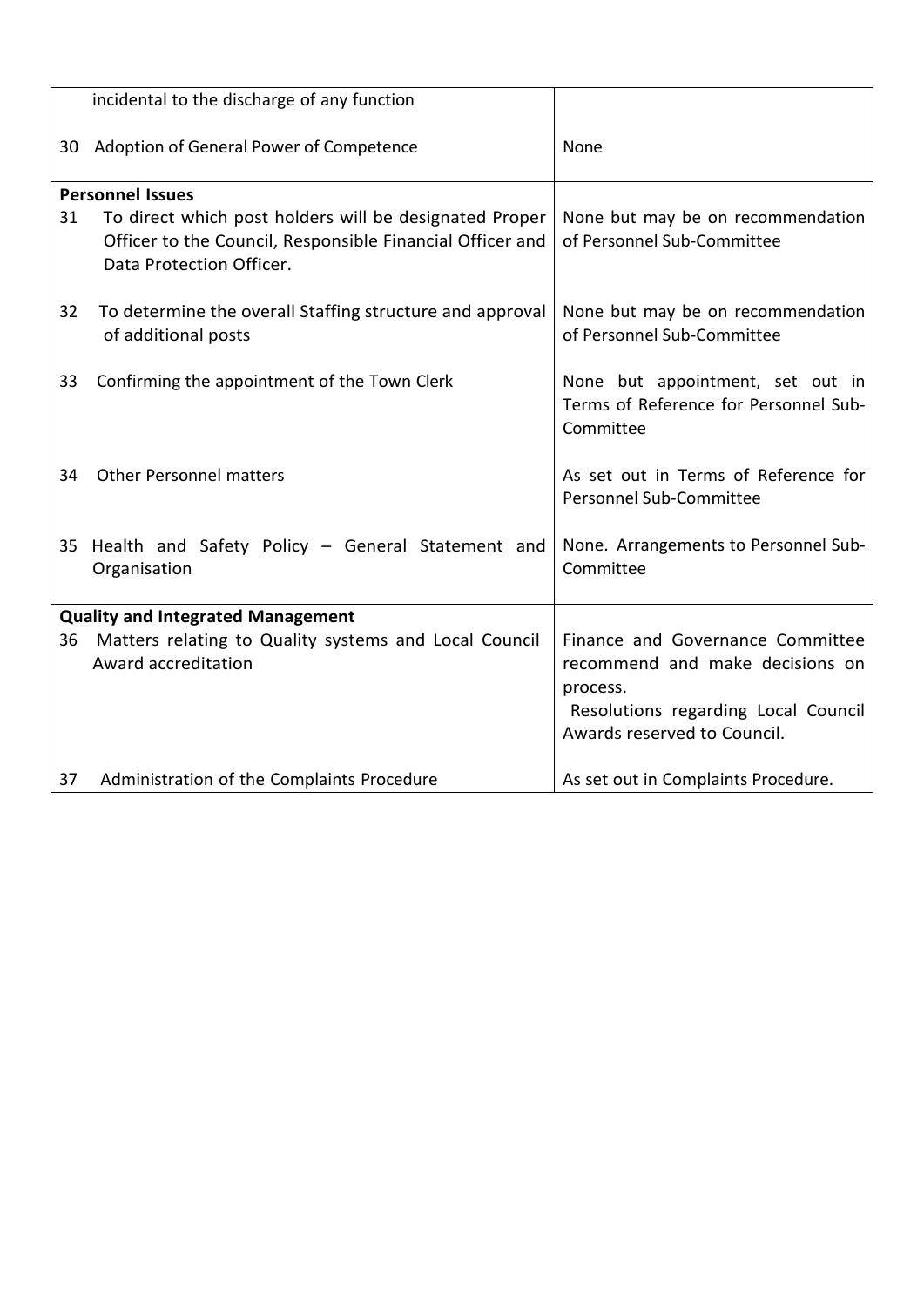| <b>Finance and Audit</b> |                                                                                                                           |                                                                                                                    |
|--------------------------|---------------------------------------------------------------------------------------------------------------------------|--------------------------------------------------------------------------------------------------------------------|
| 38                       | Authorisation of Payment of accounts                                                                                      | Council/Finance<br>and<br>Governance<br>Committee/Town<br>Clerk/RFO<br>in<br>accordance with Financial Regulations |
|                          | 39 Approval of Annual Return, Statement of Accounts and<br><b>Governance Statement</b>                                    | None                                                                                                               |
|                          | 40 Approval of Banking Arrangements and choosing insurance<br>providers.                                                  | None but on advice of Finance and<br><b>Governance Committee</b>                                                   |
| 41                       | Approval of Orders for work, goods or services and<br>acceptance of tenders                                               | In accordance with Finance<br>and<br><b>Governance Committee TOR</b>                                               |
| 42                       | Audit arrangements                                                                                                        | In accordance with TOR of Finance and<br><b>Governance Committee</b>                                               |
|                          | Appointment of internal<br>auditor and<br>determining<br>method of external auditor appointment.                          | None                                                                                                               |
|                          | Consideration of internal and external audit reports and<br>recommended<br>by Committee or Sub-<br>response<br>Committee. | None                                                                                                               |
| 43                       | Power to accept gifts, Local Government Act 1972, S139                                                                    | None                                                                                                               |
| 44                       | Power to participate in schemes of collective investment,<br>Trustees Investments Act 1962 s11.                           | None                                                                                                               |
| 45                       | Power to borrow, Local Government Act 1972 S111 and<br>Sch. 13                                                            | None                                                                                                               |
| 46                       | Writing off bad debts                                                                                                     | None                                                                                                               |
| 47                       | Proceedings or other steps to recover debt owing to the<br>Council                                                        | RFO for routine action<br>Finance and Governance Committee<br>to consider reports on aged debt and<br>action.      |
| 48                       | Annual review of Fees and Chargers                                                                                        | None                                                                                                               |
| 49                       | Approval of virements between committee budgets                                                                           | None                                                                                                               |
|                          |                                                                                                                           |                                                                                                                    |
|                          |                                                                                                                           |                                                                                                                    |
|                          |                                                                                                                           |                                                                                                                    |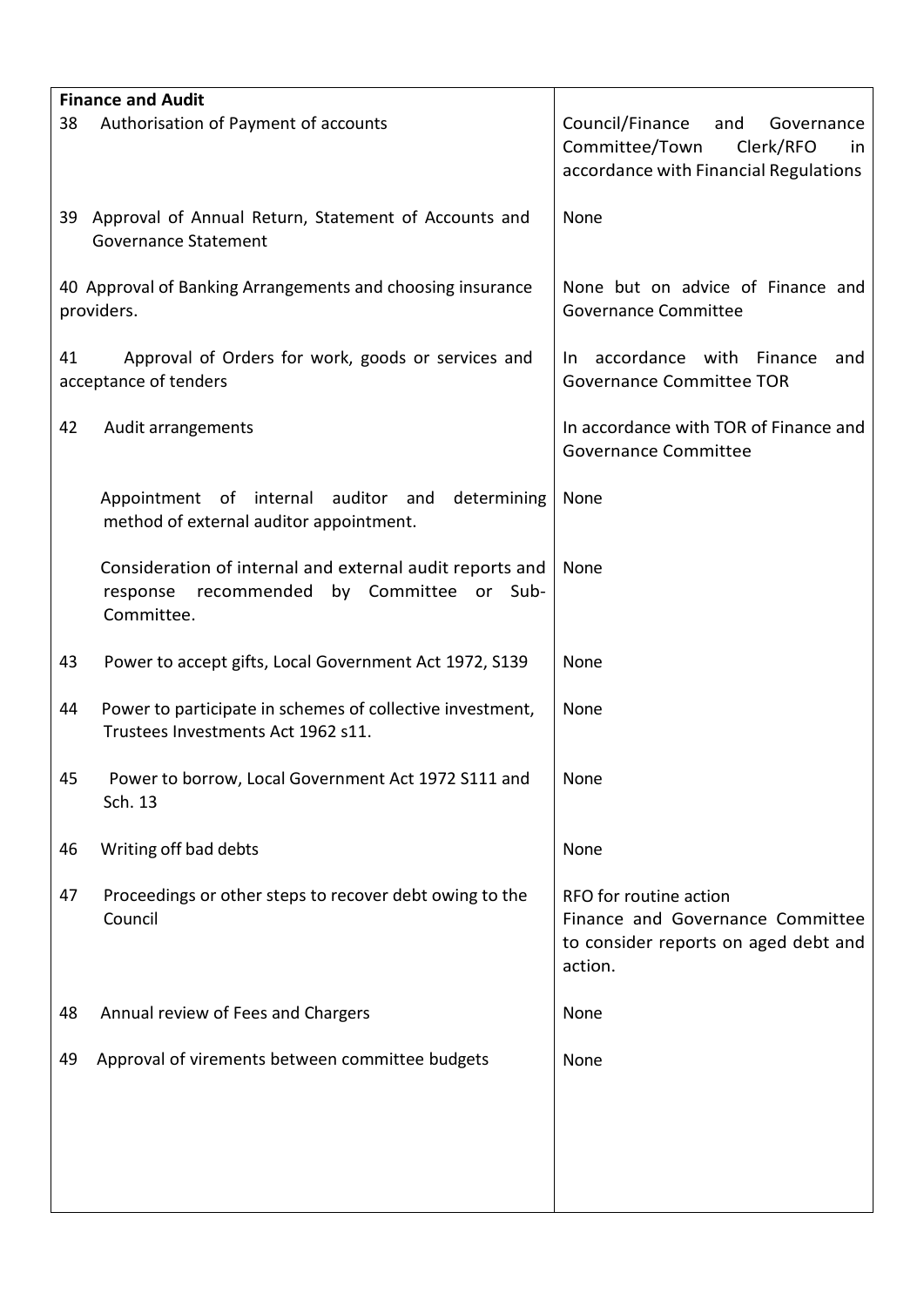|      | <b>Powers of all Committees</b>                                                                                                                                                                                                                                  |                                                                                                                                                                                                                        |
|------|------------------------------------------------------------------------------------------------------------------------------------------------------------------------------------------------------------------------------------------------------------------|------------------------------------------------------------------------------------------------------------------------------------------------------------------------------------------------------------------------|
| 50   | To undertake all functions delegated to them by Council.<br>They may choose, because of uncertainty as to whether<br>a function is delegated, or because of the sensitivity,<br>controversy or seriousness of a matter, decide not to use<br>the delegated power | Committee<br>Town Clerk as set out in delegation                                                                                                                                                                       |
| 51   | To make spending and income recommendations to<br>Finance and Governance Committee and to Council<br>during the Budget process                                                                                                                                   | Committee                                                                                                                                                                                                              |
| 52   | To arrange extra meetings or alter time/date of meetings                                                                                                                                                                                                         | Committee<br>Clerk<br>Town<br>or<br>in.<br>consultation<br>with<br>Chair<br>and/or<br>Deputy Chair                                                                                                                     |
| 53   | To monitor actions on minutes of the Committee.                                                                                                                                                                                                                  | Committee                                                                                                                                                                                                              |
| 54   | To manage services for which they are responsible within<br>an approved budget and policy.                                                                                                                                                                       | Committee as delegated<br>Town Clerk as delegated                                                                                                                                                                      |
| 55   | To authorise spending/ issue works orders within budgets<br>delegated to a committee                                                                                                                                                                             | Committee/Town Clerk in accordance<br>with<br>Finance<br>Regulations<br>and<br><b>Standing Orders for Contracts</b><br>For capital projects, an application is<br>made to Council to access a rolling<br>Capital Fund. |
| 56   | To appoint sub-committees or working groups on a task<br>and finish basis, in accordance with Standing Orders,<br>and appointment of their Chair and Vice Chair                                                                                                  | Committee                                                                                                                                                                                                              |
| Land |                                                                                                                                                                                                                                                                  |                                                                                                                                                                                                                        |
|      | 57 Power to acquire by agreement, to appropriate, to dispose<br>of, Local Government Act 1972 s124, 126,127.                                                                                                                                                     | None                                                                                                                                                                                                                   |
|      | 58 Power to accept gifts of land, Local Government Act<br>1972 s139.                                                                                                                                                                                             | None                                                                                                                                                                                                                   |
|      | 59 Power to acquire land for open spaces, Public Health Act<br>1875, S164; Open Spaces Act 1906, S9 and 10                                                                                                                                                       | None                                                                                                                                                                                                                   |
| 60   | To decide arrangements for the closure of the Council<br>offices in the Christmas/New Year period in consultation<br>with Mayor and Leader                                                                                                                       | <b>Town Clerk</b>                                                                                                                                                                                                      |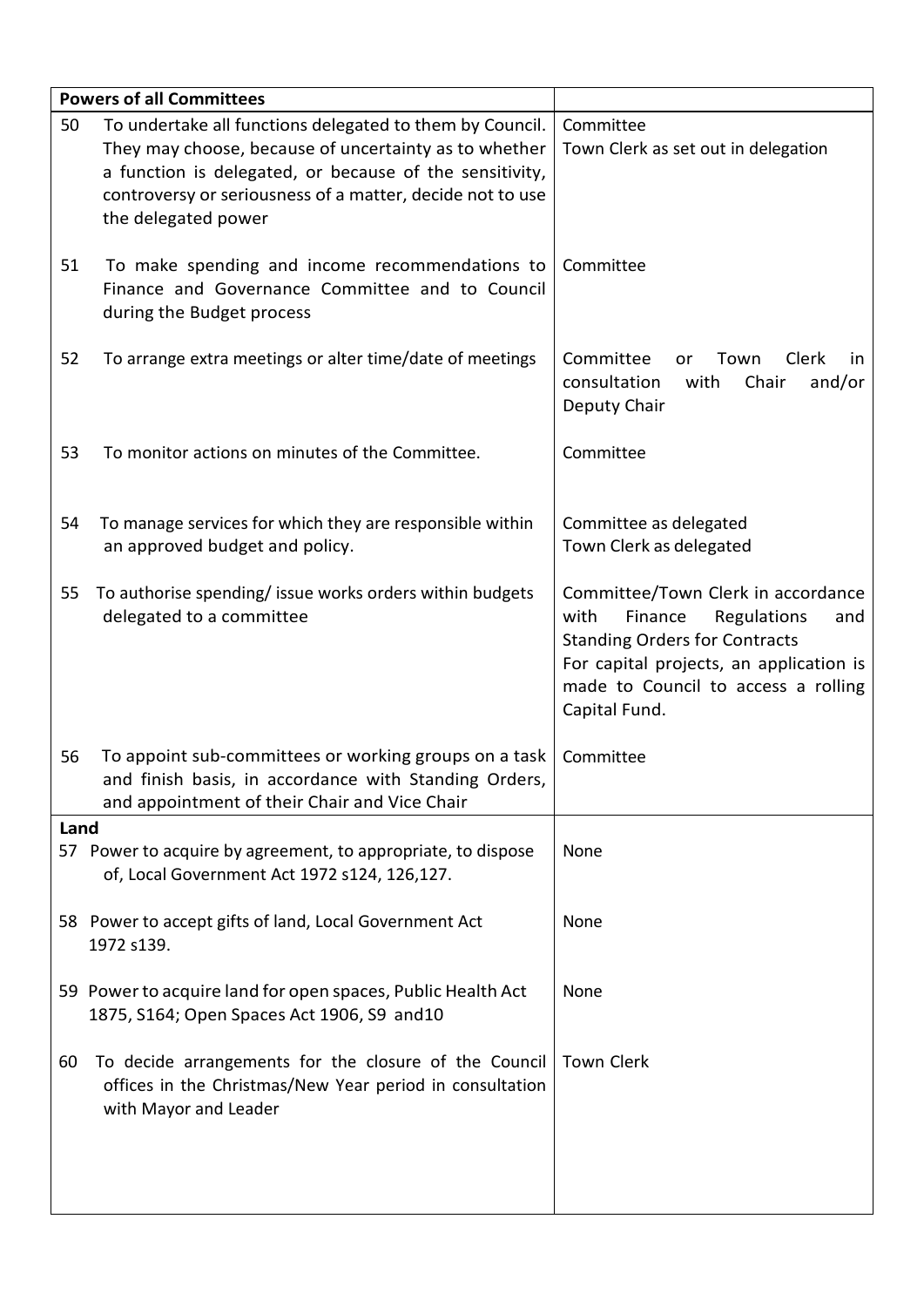|    | <b>Delegated Services</b>                                    |                                         |
|----|--------------------------------------------------------------|-----------------------------------------|
| 61 | To take on services from other local authorities or public   | None                                    |
|    | bodies (LGA 1972, Sec 101, 111 and 112 or Localism Act       |                                         |
|    | 2011)                                                        |                                         |
|    |                                                              |                                         |
| 62 | To undertake services for another local authority or public  | <b>None</b>                             |
|    | body                                                         |                                         |
|    | <b>Planning and Development Control</b>                      |                                         |
|    | 63 To make observations on major or controversial planning   | None.                                   |
|    | applications referred to it by Planning Committee.           |                                         |
|    |                                                              |                                         |
|    | make<br>observations<br>Planning consultation<br>64 To<br>on | None for Local Plan or HS2 Project, but |
|    | documents from the Principal Council or other bodies.        | to receive recommendations from         |
|    |                                                              | Planning Committee.                     |
|    |                                                              |                                         |
|    | 65 All other Planning and Building Control matters.          | Planning<br>Committee                   |
|    |                                                              |                                         |
|    | <b>Housing</b>                                               |                                         |
|    | 66 Policy.                                                   | None                                    |
|    |                                                              |                                         |
|    | 67 All other housing matters.                                | <b>Planning Committee</b>               |
|    | <b>Emergency Planning</b>                                    |                                         |
|    |                                                              |                                         |
|    | 68 To prepare an Emergency Plan for the Town which           | Approval by Council                     |
|    | supports that of Cheshire East Council and the Cheshire      | Operations<br>Overview<br>by<br>and     |
|    | Resilience Forum                                             | Improvement Committee [See also         |
|    |                                                              | Emergency powers, 23. above.]           |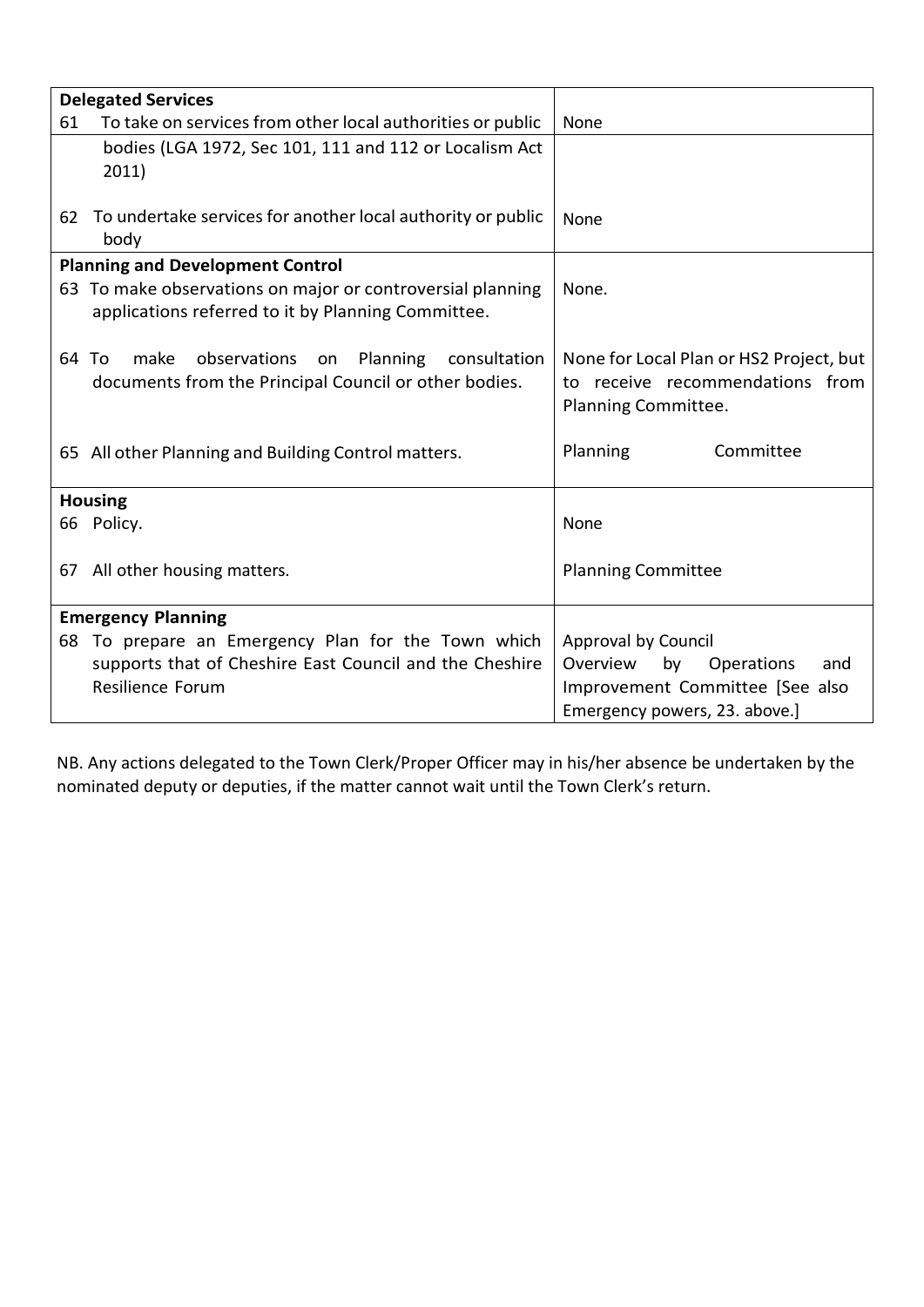

## **FINANCE AND GOVERNANCE COMMITTEE TERMS OF REFERENCE**

### **Approved by Council: 17th May 2022 Review Date: May 2023**

### **11 Members of the Authority Quorum = 4**

To include Leader, Deputy Leader and Chairs of 4 standing committees **Chair:** Leader of Council

To take a strategic overview of Council operations and ensure that strategy is coordinated across all committees in line with the strategic agenda set by members.

To oversee the general operations of the Council in areas such as Finance, policy review, budget management, audit, risk management.

**Meetings:** Alternative months to Council.

|   | <b>Function of Committee</b>                                                                                                 | <b>Delegation of Functions</b>                                                                                                                                                                          |
|---|------------------------------------------------------------------------------------------------------------------------------|---------------------------------------------------------------------------------------------------------------------------------------------------------------------------------------------------------|
|   | Column <sub>1</sub>                                                                                                          | Column <sub>2</sub>                                                                                                                                                                                     |
| 1 | Governance<br>To advise Council on Financial Regulations,<br>Standing Orders<br>Standing<br>Orders for<br>and<br>Contracts.  | Committee                                                                                                                                                                                               |
| 2 | To advise Council on the Constitution and all<br>policy documents not specifically allocated to<br>other standing committees | Committee                                                                                                                                                                                               |
| 3 | To ensure that there is a rolling programme of<br>policy and governance reviews in accordance with<br>agreed "review" dates, | <b>Town Clerk</b>                                                                                                                                                                                       |
| 4 | Observations on policy or strategy documents by<br>any public body at local, national, regional or sub<br>regional level.    | Committee, except from Cheshire East Council<br>Council,<br>which<br>reserved<br>for<br>unless<br>are<br>specifically delegated within the Terms of<br>Reference of another committee.                  |
|   | <b>Resources</b>                                                                                                             |                                                                                                                                                                                                         |
| 5 | To oversee and direct the use of financial and<br>technological resources of the Council.                                    | Committee for strategic overview.<br>Operational Management to Responsible<br>Financial Officer (RFO) and other Officers in<br>accordance with Financial Regulations.<br>Strategic advice by Town Clerk |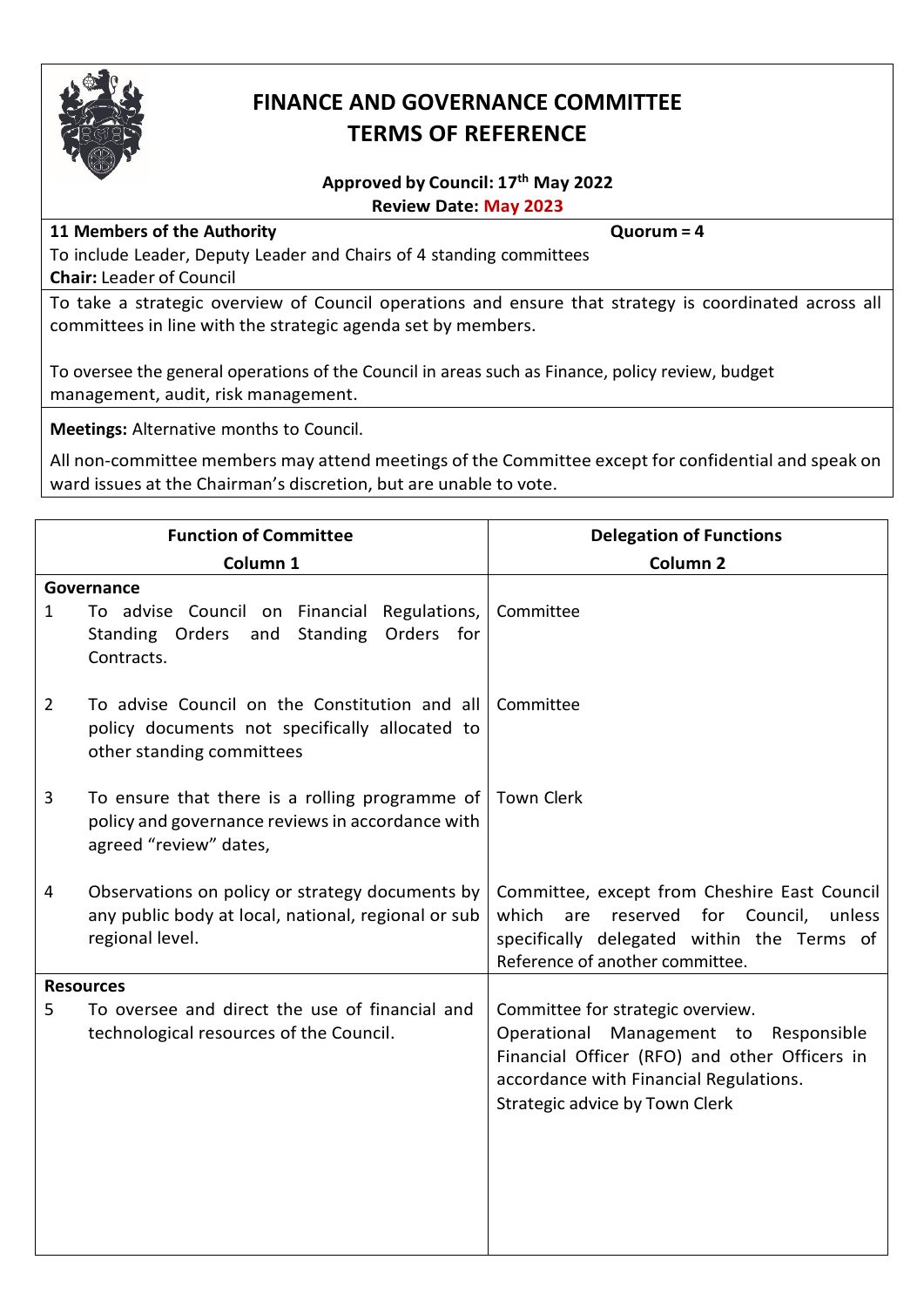| Council to approve banking arrangements<br>Committee for strategic review<br>RFO/Town Clerk in accordance with Financial<br>Regulations and for operational management                                                                                        |
|---------------------------------------------------------------------------------------------------------------------------------------------------------------------------------------------------------------------------------------------------------------|
| Committee/RFO in accordance with Financial<br>Regulations.                                                                                                                                                                                                    |
| Committee, Town Clerk and RFO as set out in<br><b>Financial Regulations</b>                                                                                                                                                                                   |
| Committee, Town Clerk and RFO as set out in<br><b>Financial Regulations</b>                                                                                                                                                                                   |
| Council/Committee/Proper Officer/Town Clerk in<br>accordance with Financial Regulations and<br><b>Standing Orders for Contracts.</b><br>Town Clerk to approve or vary lists of approved<br>contractors subject to Financial Regulations or<br>Standing orders |
| Committee<br>RFO/Town Clerk to prepare draft Budget and<br>Budget Report with accountancy support as<br>necessary.                                                                                                                                            |
| Committee                                                                                                                                                                                                                                                     |
| Committee                                                                                                                                                                                                                                                     |
| Committee, Town Clerk/RFO                                                                                                                                                                                                                                     |
| Town Clerk/RFO for renewal and operational<br>matters.<br>Committee for overview, tendering and changes<br>of cover.                                                                                                                                          |
| RFO/Town Clerk<br>Authorised signatories to authorise mandate and<br>with<br>Financial<br>payments<br>in<br>accordance<br>Regulations                                                                                                                         |
|                                                                                                                                                                                                                                                               |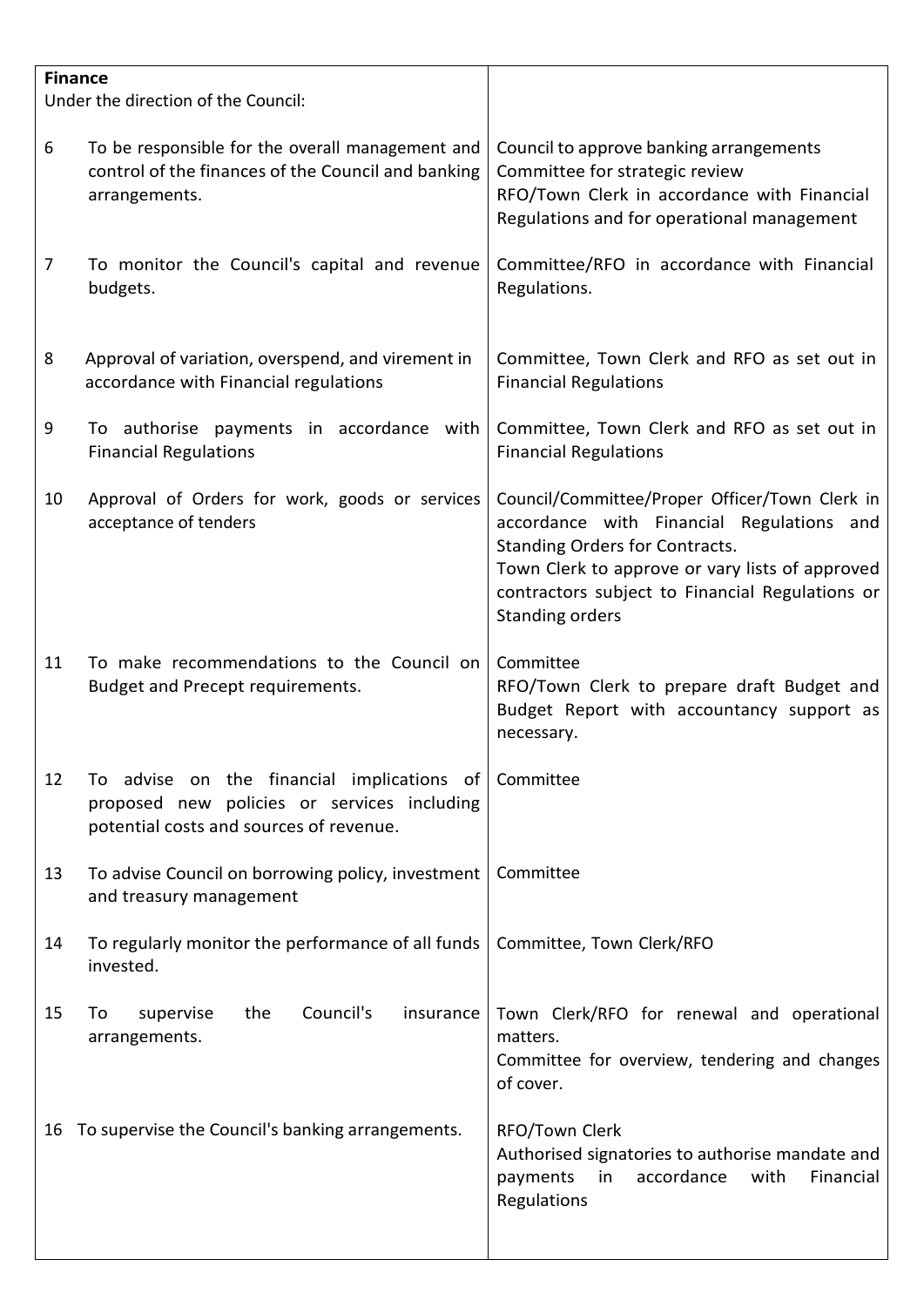| 17 | To be responsible for all matters related to the full                                                                      | Committee for Strategic overview                                                                                                                                               |
|----|----------------------------------------------------------------------------------------------------------------------------|--------------------------------------------------------------------------------------------------------------------------------------------------------------------------------|
|    | range of financial and accountancy functions.                                                                              | RFO/Town Clerk for operational management                                                                                                                                      |
| 18 | Approval of all fees and charges annually                                                                                  | Committee to recommend with ratification from<br>full Council.                                                                                                                 |
| 19 | To consider reports on outstanding debts due to<br>the Council and to undertake recovery or write off.                     | Committee for aged debt in accordance with<br>Financial regulations.<br>RFO for routine actions to recover                                                                     |
| 20 | Authorisation of investments and debt repayment<br>in accordance with the Council's Policy                                 | Committee                                                                                                                                                                      |
| 21 | To authorise all leasing arrangements for the<br>acquisition of vehicles, plant and equipment<br>within approved budgets   | Committee/Town Clerk in accordance with<br><b>Financial Regulations</b>                                                                                                        |
|    | Procurement                                                                                                                |                                                                                                                                                                                |
| 22 | co-ordinate<br>Council's<br>and<br>the<br>To<br>oversee<br>Corporate Procurement and advise it on policy.                  | Committee for strategic overview<br>Town Clerk for operational management in<br>accordance with Financial Regulations, Standing<br>orders for Contracts and Procurement Policy |
|    | <b>Information Technology Services</b>                                                                                     |                                                                                                                                                                                |
| 23 | To oversee the use of information and other<br>technology in support of the Council's business<br>and service commitments. | Operational Management to Town Clerk<br><b>Strategic Overview to Committee and Contracts</b><br>within approved budget.                                                        |
| 24 | Amendments and updates to layout of website                                                                                | Town Clerk for updates and layout.<br>Committee for new websites and contracts<br>within budget.                                                                               |
| 25 | To approve all security arrangements of the<br>Council in respect of computers and financial<br>issues.                    | Committee/Town Clerk/RFO in accordance with<br><b>Financial Regulations</b>                                                                                                    |
|    | <b>Performance and Business Management</b>                                                                                 |                                                                                                                                                                                |
| 26 | Management of all business aspects of the<br>establishment                                                                 | Committee to overview<br>Town Clerk for operational management.                                                                                                                |
| 27 | Monitoring<br>the<br>progress<br>of<br>the<br>Capital<br>Programme.                                                        | Committee                                                                                                                                                                      |
| 28 | Approval of Corporate Business Plan                                                                                        | Committee<br>Town Clerk to determine underlying Action and<br><b>Project Plans</b>                                                                                             |
| 29 | <b>Approval of Operating Procedures</b>                                                                                    | Committee for initial Financial Procedures<br>Town Clerk for other procedures and updating<br>financial procedures                                                             |
|    | <b>Asset Management</b>                                                                                                    |                                                                                                                                                                                |
| 30 | To have oversight of assets and the transfers of<br>assets.                                                                | Committee                                                                                                                                                                      |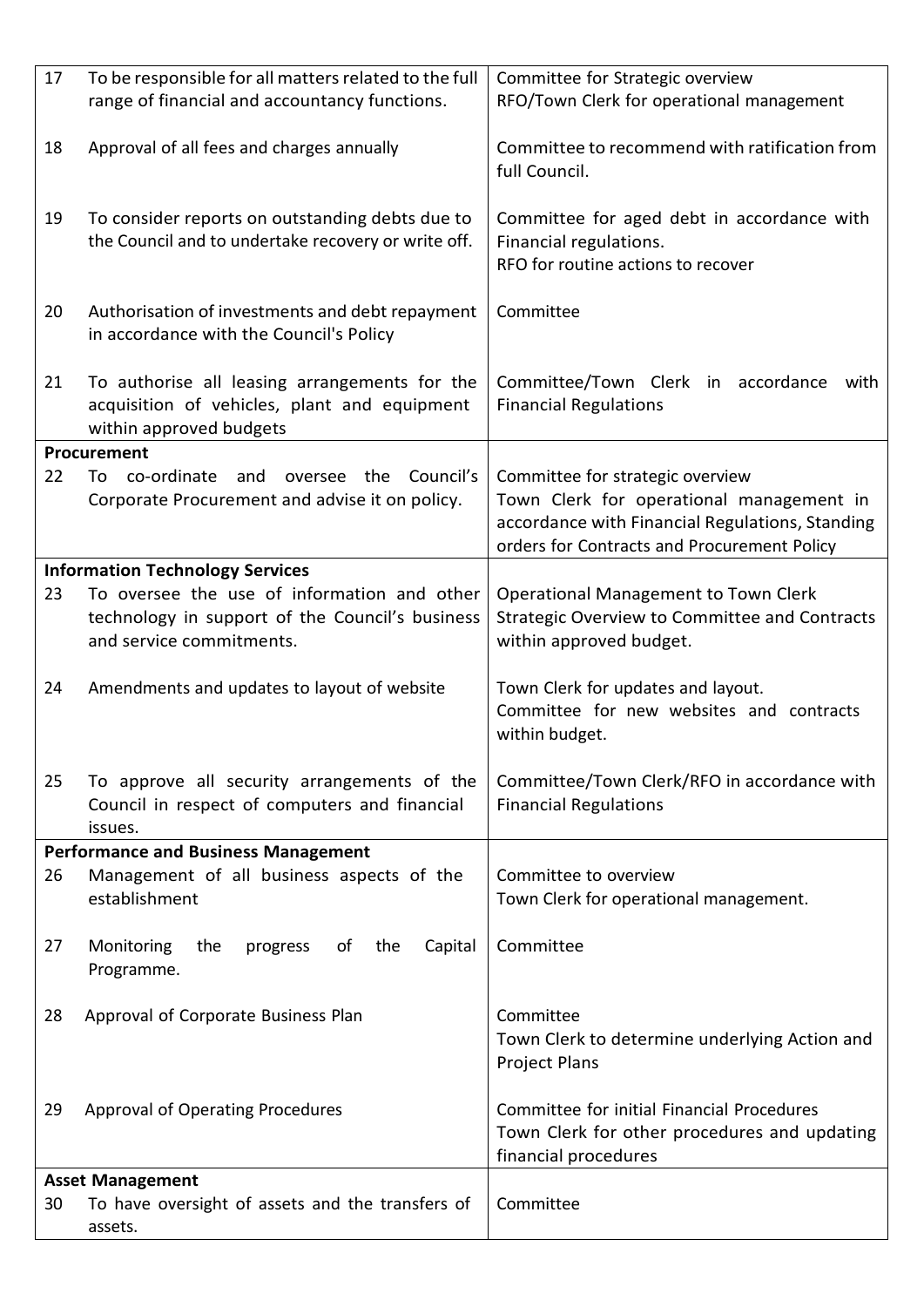| 31           | Maintenance of the Asset Register                                                                                                                                                       | Town Clerk to update annually                                                                                                                                                                                                                                                                                                                                             |
|--------------|-----------------------------------------------------------------------------------------------------------------------------------------------------------------------------------------|---------------------------------------------------------------------------------------------------------------------------------------------------------------------------------------------------------------------------------------------------------------------------------------------------------------------------------------------------------------------------|
| 32           | Corporate landlord management, repair and<br>maintenance. Leasing & licensing of Council land<br>and buildings                                                                          | Council for acquisition and disposal<br>Strategic overview to Committee<br>Town Clerk for operational management                                                                                                                                                                                                                                                          |
|              | <b>Public Buildings</b>                                                                                                                                                                 |                                                                                                                                                                                                                                                                                                                                                                           |
| 33           | Power to provide and encourage the use of<br>conference facilities, Local Government Act 1972,<br>S144                                                                                  | Committee for strategic overview<br>Town Clerk for operational management                                                                                                                                                                                                                                                                                                 |
|              | Power to provide public buildings and halls, Local<br>Government Act 1972, S215                                                                                                         |                                                                                                                                                                                                                                                                                                                                                                           |
|              | Power to provide and equip community buildings,<br>Local Government Act 1972, s 133                                                                                                     |                                                                                                                                                                                                                                                                                                                                                                           |
| 34           | Power to provide and equip community centres<br>for use of clubs having athletic, social or<br>objectives, Local Government<br>recreational<br>(Miscellaneous Provisions) Act 1976 S19. | Committee for strategic overview<br>Town Clerk for operational management                                                                                                                                                                                                                                                                                                 |
| <b>Audit</b> |                                                                                                                                                                                         |                                                                                                                                                                                                                                                                                                                                                                           |
| 35           | To maintain and have oversight of Member Audits.                                                                                                                                        | Committee<br>Clerk<br>Town<br>with<br>operating<br>to<br>support<br>procedures                                                                                                                                                                                                                                                                                            |
| 36           | To undertake any actions recommended following<br>Member Audits and to have overview of risk<br>management.                                                                             | Committee (Council if change of policy required).<br>Council to receive external audit report.<br>Town Clerk/RFO to manage in accordance with<br>Financial Regulations and to undertake all<br>statutory actions to facilitate audits and returns.                                                                                                                        |
| 37           | Final Internal and External Audit Reports                                                                                                                                               | Committee to advise Council on response                                                                                                                                                                                                                                                                                                                                   |
|              | <b>Information and Data Protection</b>                                                                                                                                                  |                                                                                                                                                                                                                                                                                                                                                                           |
| 38           | Policy on Data Protection, Access to Information,<br>Freedom of Information and Human Rights.                                                                                           | Advice to Council                                                                                                                                                                                                                                                                                                                                                         |
| 39           | Decisions on issues relating to Data Protection<br>and Human Rights.                                                                                                                    | Strategic overview and monitoring to Finance<br>and Governance Committee<br>Clerk to renew<br>Town<br>Protection<br>Data<br>Registration, make amendments as necessary,<br>respond to routine requests for information and<br>matters raised by the Information Commissioner<br>or Data Protection Officer.<br>Town Clerk to update Privacy notices of all<br>categories. |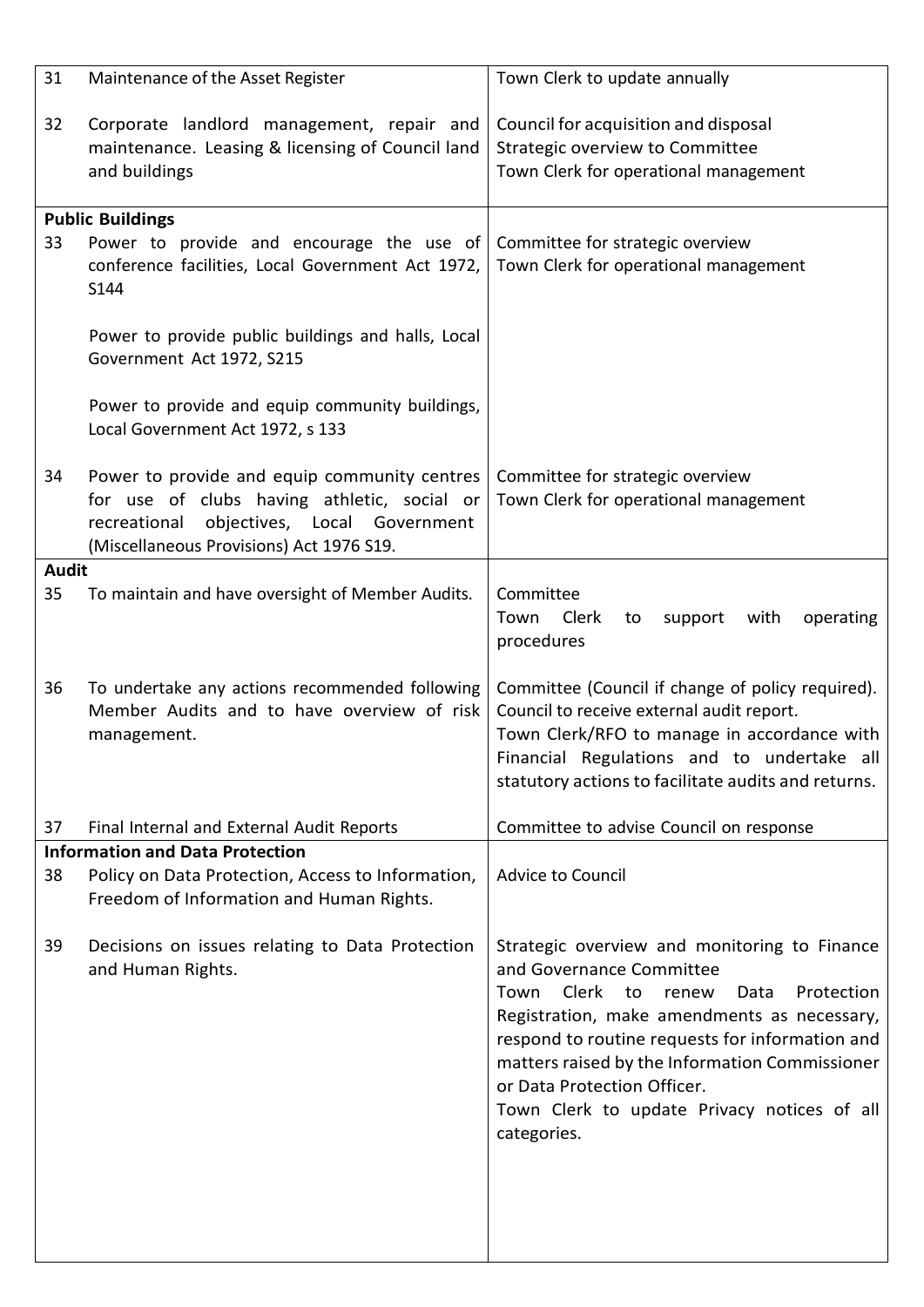| 40 | <b>Decisions</b>                                                                                        | on | issues | relating | to | Access  | to | Committee for strategic overview                                                |
|----|---------------------------------------------------------------------------------------------------------|----|--------|----------|----|---------|----|---------------------------------------------------------------------------------|
|    | Information and Freedom of Information.                                                                 |    |        |          |    |         |    | Town Clerk to ensure Publication Scheme and                                     |
|    |                                                                                                         |    |        |          |    |         |    | Information Guide up to date, all requests for                                  |
|    |                                                                                                         |    |        |          |    |         |    | information are dealt with according to                                         |
|    |                                                                                                         |    |        |          |    |         |    | legislation and policy and respond to matters                                   |
|    |                                                                                                         |    |        |          |    |         |    | raised by the Information Commissioner.                                         |
|    | <b>Ethical Framework</b>                                                                                |    |        |          |    |         |    |                                                                                 |
| 41 | To monitor and control the Council's Ethical                                                            |    |        |          |    |         |    | Strategic<br>monitoring<br>overview<br>and<br>to                                |
|    | Framework, Code of Conduct and                                                                          |    |        |          |    | related |    | Committee.                                                                      |
|    | protocols                                                                                               |    |        |          |    |         |    | For Officer delegation see Council ToR                                          |
|    | Personnel                                                                                               |    |        |          |    |         |    |                                                                                 |
|    | 42 To provide suitable governance and oversight to<br>staffing and employment issues and considerations |    |        |          |    |         |    | Creation of and delegation to the Personnel Sub-<br>Committee of this committee |
|    |                                                                                                         |    |        |          |    |         |    |                                                                                 |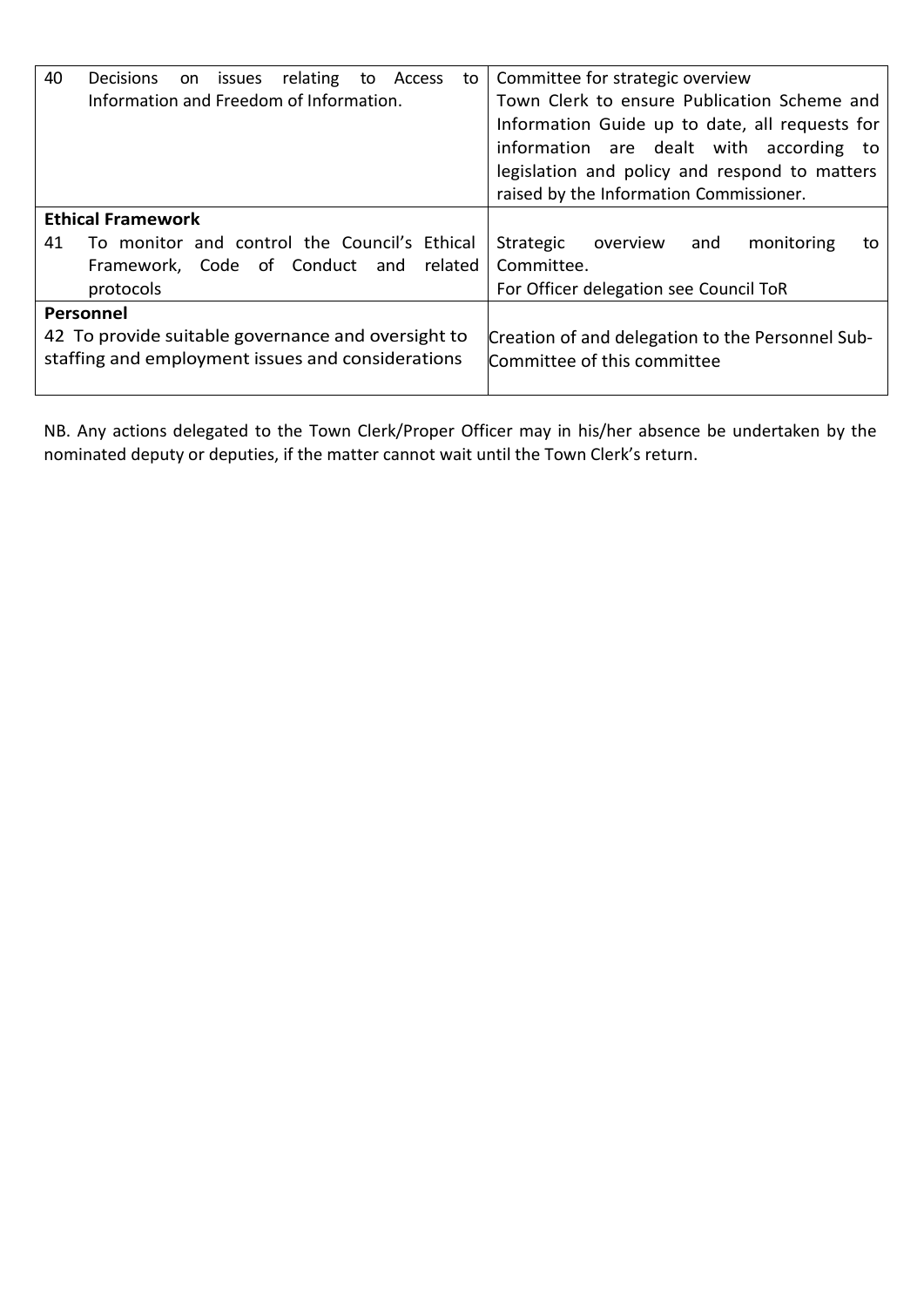

## **PLANNING COMMITTEE TERMS OF REFERENCE**

**Approved by Council: 17th May 2022 Planned Review Date: May 2023**

### **10 Members of the Authority Quorum = 4**

To oversee all planning, environmental and regulatory matters, and to recommend policy to Council on these matters including housing and transportation.

### **Meetings:** Monthly.

|    | <b>Function of the Council</b>                                                                                                                                                                                                                                                                                                                                                                     | <b>Delegation of Function</b>                                                                                                                                                                                                                                                                                                          |
|----|----------------------------------------------------------------------------------------------------------------------------------------------------------------------------------------------------------------------------------------------------------------------------------------------------------------------------------------------------------------------------------------------------|----------------------------------------------------------------------------------------------------------------------------------------------------------------------------------------------------------------------------------------------------------------------------------------------------------------------------------------|
|    | Column <sub>1</sub>                                                                                                                                                                                                                                                                                                                                                                                | Column <sub>2</sub>                                                                                                                                                                                                                                                                                                                    |
| 1. | <b>Planning and Development Control</b><br>To make observations on all Planning applications;<br>Listed Building applications; Conservation Area<br>consents; Certificates of Existing or Proposed<br>Lawful<br>or<br>Development;<br><b>Use</b><br>Display<br>of<br>Advertisement Regulations; and<br>development<br>involving telecommunications, including prior<br>notification determinations | Committee<br>Town<br>Clerk<br>after<br>consultation<br>with<br>Members, if there is not time for reference<br>to Committee, subject to reporting the<br>matter to the next meeting.<br>Committee may decide that with a major or<br>particularly controversial application, to<br>make recommendations for determination<br>by Council |
| 2. | Referring any Planning enforcement issue to the<br>principal Council                                                                                                                                                                                                                                                                                                                               | Town Clerk                                                                                                                                                                                                                                                                                                                             |
| 3. | To make observations on all planning aspects and<br>licensing aspects of waste applications or mineral<br>applications.                                                                                                                                                                                                                                                                            | Committee                                                                                                                                                                                                                                                                                                                              |
| 4. | To comment on Tree Preservation applications or<br>the making of Orders.                                                                                                                                                                                                                                                                                                                           | Committee<br><b>Clerk</b><br>after<br>consultation<br>Town<br>with<br>Members, if there is not time for reference<br>to Committee, subject to reporting the<br>matter to the next meeting.                                                                                                                                             |
| 5. | To respond to consultations from adjoining<br>authorities outside of Cheshire East Borough.                                                                                                                                                                                                                                                                                                        | Committee<br><b>Clerk</b><br>after<br>consultation<br>Town<br>with<br>Members, if there is not time for reference<br>to Committee, subject to reporting the<br>matter to the next meeting.                                                                                                                                             |
| 6. | To make observations on Planning consultation<br>documents from Cheshire East Council or other<br>bodies.                                                                                                                                                                                                                                                                                          | Committee, except Local Plan or HS2<br>Project which are reserved for Council.                                                                                                                                                                                                                                                         |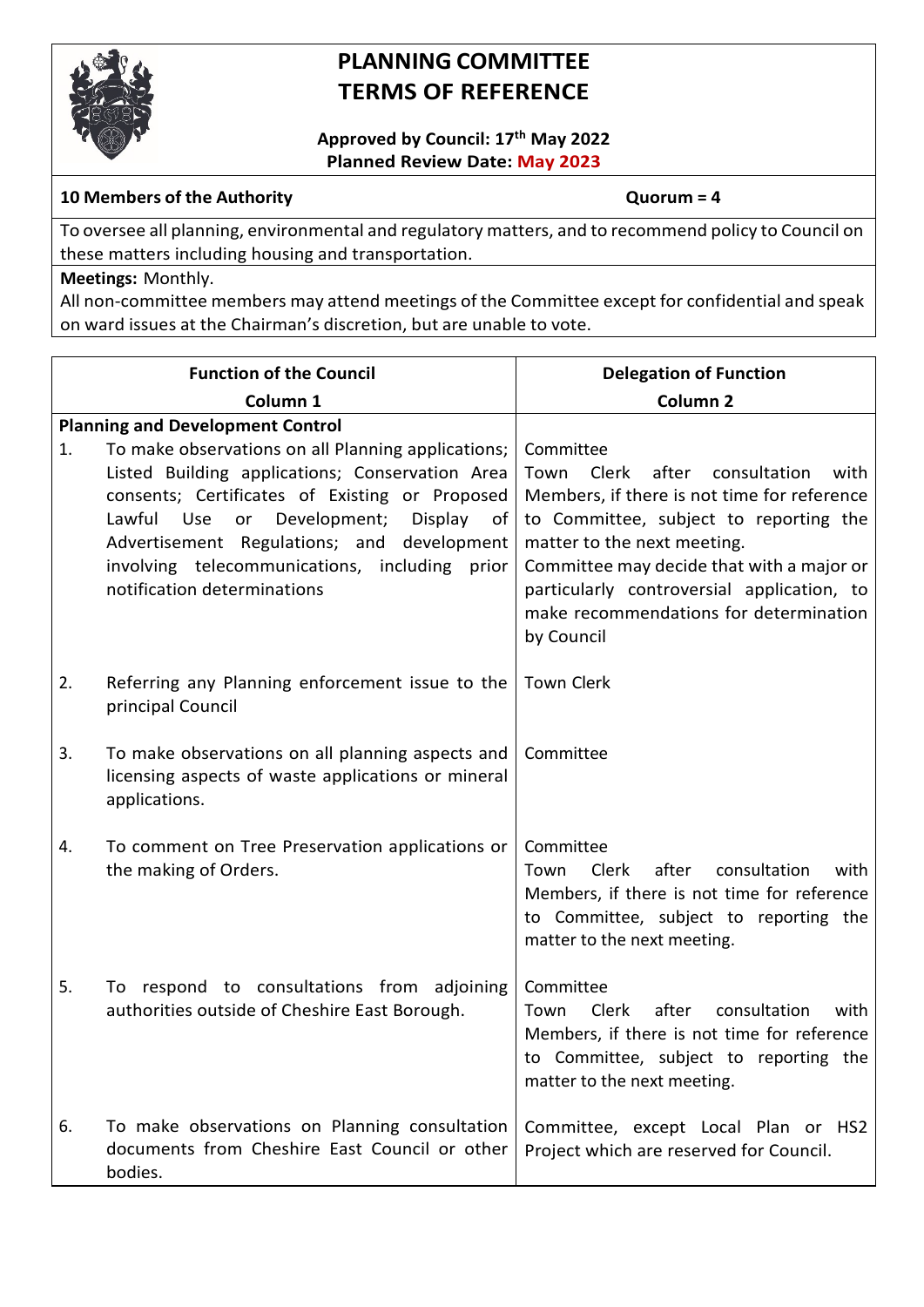|    | 7. To make observations at the time of planning<br>appeals and to authorise witnesses on behalf of the<br>Council.                                                                                                                                                                                              | Committee                                                                                                                                                                                  |
|----|-----------------------------------------------------------------------------------------------------------------------------------------------------------------------------------------------------------------------------------------------------------------------------------------------------------------|--------------------------------------------------------------------------------------------------------------------------------------------------------------------------------------------|
| 8. | To make observations on Hazardous Substance<br>applications.                                                                                                                                                                                                                                                    | Committee                                                                                                                                                                                  |
| 9. | <b>Making</b><br>observations<br>applications<br>for<br>on<br>amendments to planning and other related consents<br>previously granted by any authority or<br>making<br>observations on applications for the discharge of<br>conditions in respect of planning permissions and<br>other related consents issued. | Committee                                                                                                                                                                                  |
|    | 10. Making observations on applications and other<br>actions in relation to hedge rows.                                                                                                                                                                                                                         | Committee<br><b>Clerk</b><br>after<br>consultation<br>Town<br>with<br>Members, if there is not time for reference<br>to Committee, subject to reporting the<br>matter to the next meeting. |
|    | 11. Making observations<br>and<br>recommendations<br>on.<br>Street naming or numbering.                                                                                                                                                                                                                         | Committee                                                                                                                                                                                  |
|    | 12. To liaise with the district council on any matter<br>relating to building control.                                                                                                                                                                                                                          | <b>Town Clerk</b>                                                                                                                                                                          |
|    | 13. To monitor proposals from developers under Section<br>106 Agreements or Community Infrastructure Levy.                                                                                                                                                                                                      | Committee                                                                                                                                                                                  |
|    | 14. To request a Cheshire East councillor to "call in"<br>applications to be determined by the Southern<br>Planning or Strategic Planning Committee.                                                                                                                                                            | Committee                                                                                                                                                                                  |
|    | 15. To undertake the Council's role in the making, review<br>or management of conservation areas                                                                                                                                                                                                                | Committee                                                                                                                                                                                  |
|    | <b>Strategic Planning</b><br>16. Making observations on Local Plan, HS2 Project or<br><b>Waste and Mineral Plans</b>                                                                                                                                                                                            | Council on the advice of Committee for<br>Local Plan and HS2 Project.<br><b>Committee for Waste and Mineral Plans.</b>                                                                     |
|    | 17. Making observations on supplementary planning<br>documents or non-statutory plans.                                                                                                                                                                                                                          | Committee                                                                                                                                                                                  |
|    | 18. To oversee the Council's role in preparing, reviewing<br>and monitoring the Neighbourhood Plan.                                                                                                                                                                                                             | Committee<br>Approval of Plan reserved to Council.                                                                                                                                         |
|    | 19. Planning Guidance and Policy by the Town Council                                                                                                                                                                                                                                                            | Committee to oversee and recommend<br>Approval reserved to Council                                                                                                                         |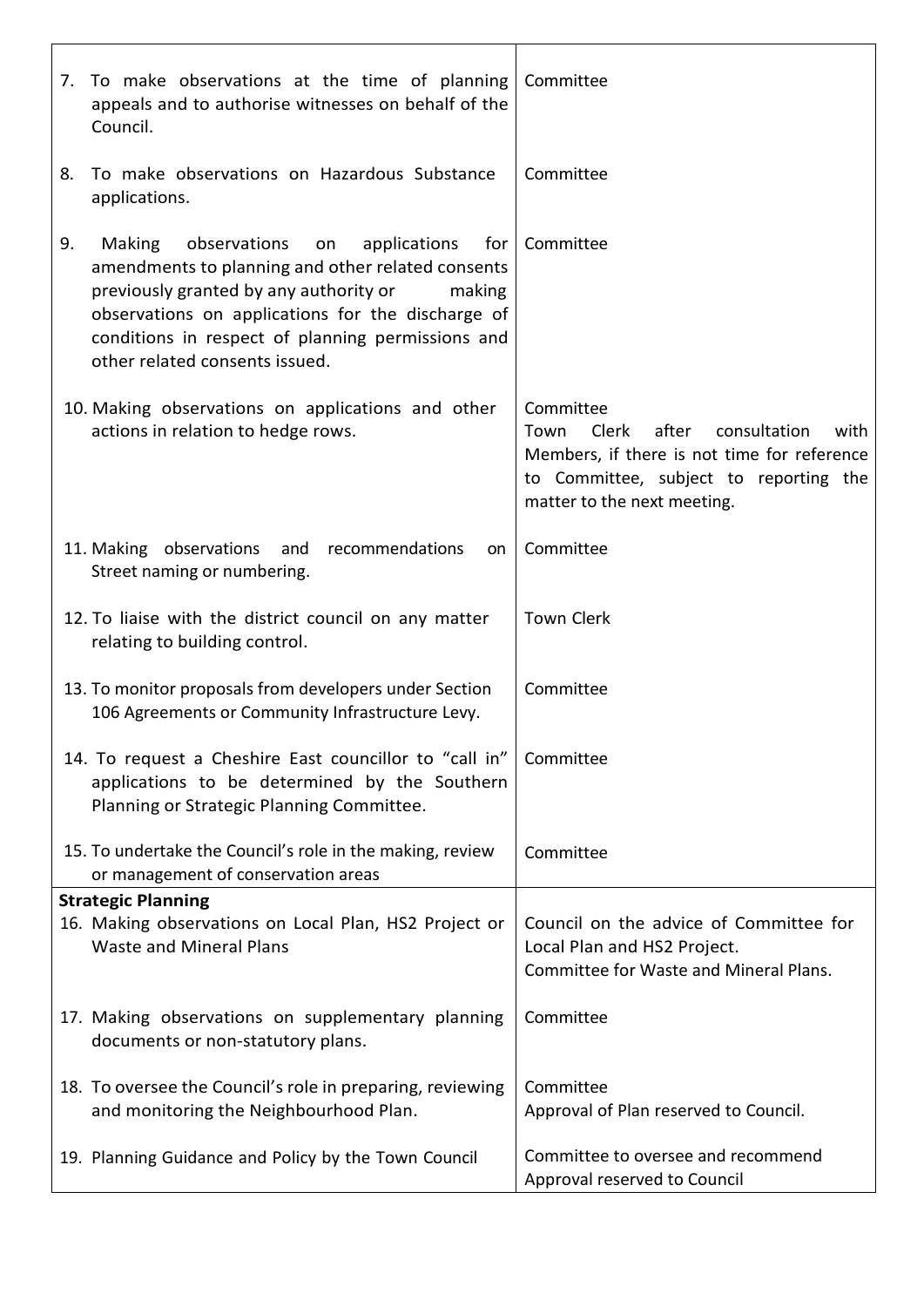| <b>Licensing</b> |                                                                                                                                      |                                                                                                                                                                                     |
|------------------|--------------------------------------------------------------------------------------------------------------------------------------|-------------------------------------------------------------------------------------------------------------------------------------------------------------------------------------|
| 20.              | Making observations on any matter relating to<br>gaming or gambling                                                                  | Committee                                                                                                                                                                           |
| 21.              | Making observations on applications and other<br>matters under the Licensing legislation.                                            | Committee<br>Clerk<br>after<br>consultation<br>Town<br>with<br>Members, if there is not time for reference<br>to Committee, subject to reporting the<br>matter to the next meeting. |
| <b>Housing</b>   |                                                                                                                                      |                                                                                                                                                                                     |
| 22.              | Town Council Policy or response to consultation on<br>Cheshire East Policy.                                                          | None, but on advice from Committee.                                                                                                                                                 |
| 23.              | To lobby for a suitable mix of housing and<br>adequate affordable homes.                                                             | Committee.                                                                                                                                                                          |
| 24.              | To take a lead on other housing matters including<br>landlord supervision and design guidance.                                       | Committee.                                                                                                                                                                          |
|                  | <b>Environment &amp; Sustainability</b>                                                                                              |                                                                                                                                                                                     |
| 25.              | To promote the environmental wellbeing of the<br>Town.                                                                               | Policy<br>reserved<br>Council<br>by<br>on<br>recommendation of Committee<br>Committee under the direction of Council<br>Town Clerk for operational matters                          |
| 26.              | Conservation of the built and natural environment                                                                                    | Strategic<br>Operational management to Town Clerk                                                                                                                                   |
| 27.              | To lead on the sustainability of the Council as an<br>organisation<br>action<br>and<br>to<br>approve<br>and<br>environmental audits. | Strategic overview to Committee within<br>budget.<br>Operational management to Town Clerk                                                                                           |
| 28.              | Issues involving ancient monuments and areas of<br>archaeological interest.                                                          | Strategic overview to Committee<br>Town Clerk for operational matters.                                                                                                              |
| 29.              | To promote environmental awareness.                                                                                                  | Strategic overview to Committee<br>Town Clerk for operational matters.                                                                                                              |
| 30.              | To lead the Town to address climate change,<br>sustainability and transition.                                                        | Strategic overview to Committee<br>Town Clerk for operational matters.                                                                                                              |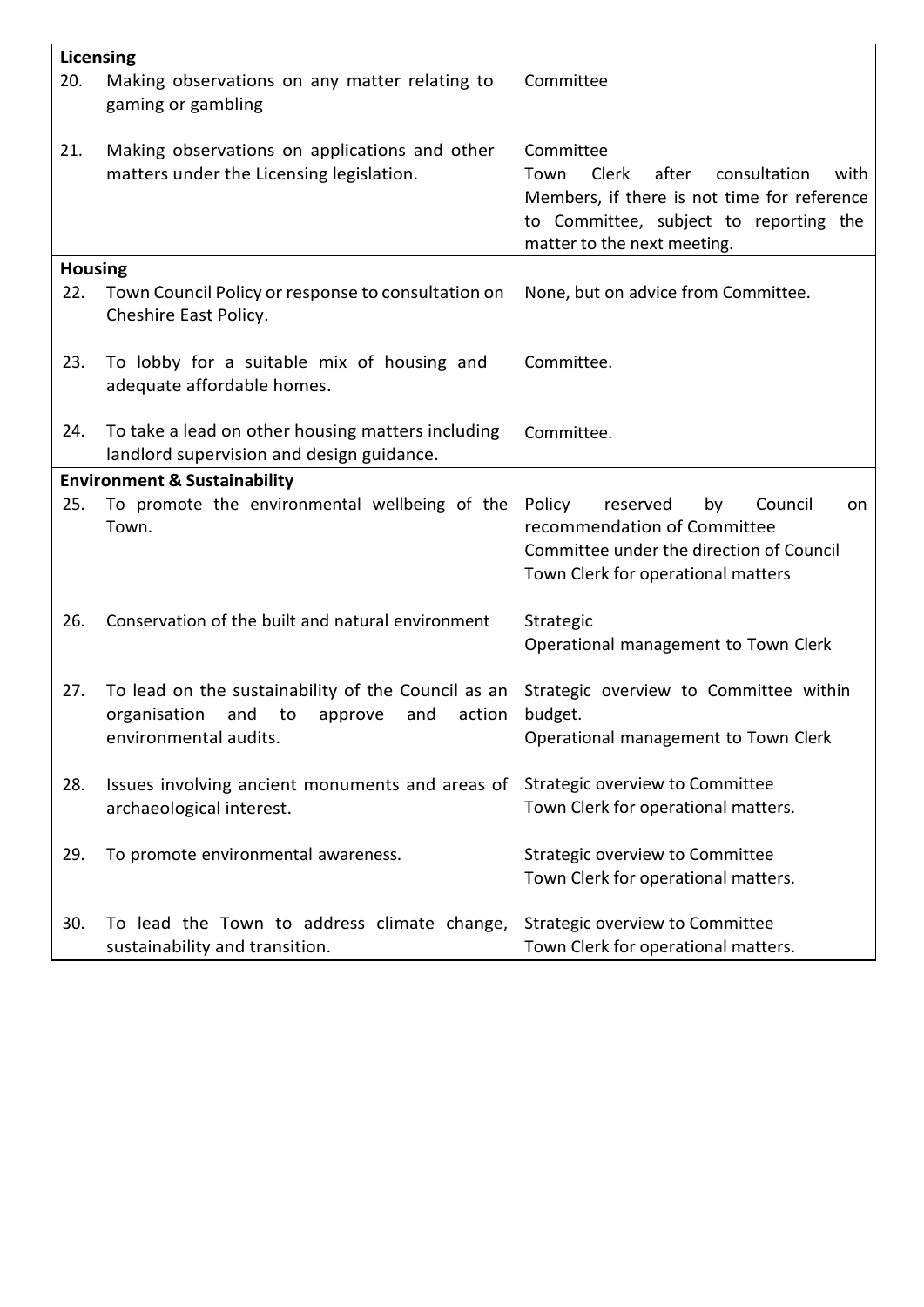|     | <b>Environmental and Public Health</b>                                                                                                                                                    |                                                                                                                                                                                     |
|-----|-------------------------------------------------------------------------------------------------------------------------------------------------------------------------------------------|-------------------------------------------------------------------------------------------------------------------------------------------------------------------------------------|
| 31. | Power to utilise well, spring or stream to provide<br>facilities for water supply, Public Health Act 1936,<br>S125 and power to deal with ponds and ditches,<br>Public Health 1936, S260. | Power and Strategic overview to Committee<br>Operational management to Town Clerk                                                                                                   |
| 32. | To liaise with the relevant authorities in cases of<br>public health/environmental nuisance, drainage<br>matters, pollution, or animal welfare issue.                                     | <b>Petitions to Committee</b><br>Town Clerk in other cases                                                                                                                          |
| 33. | To make observations on any public health/<br>environmental licence or registration application<br>(other than under the Licensing Act).                                                  | Committee<br>Town Clerk in consultation with Chair in<br>cases of urgency                                                                                                           |
| 34. | Waste and recycling                                                                                                                                                                       | Strategic overview to Committee<br>Operational management to Town Clerk                                                                                                             |
|     | <b>Strategic Highways and Transportation</b>                                                                                                                                              |                                                                                                                                                                                     |
| 35. | To take policy lead on the Local Transport Plan and<br>general transportation issues including HS2 related<br>activities.                                                                 | Committee for strategic overview and to<br>advise Council.<br>Town Clerk for operational matters                                                                                    |
| 36. | To respond to consultation on any temporary or<br>permanent highways changes.                                                                                                             | Committee<br>Clerk<br>after<br>consultation<br>Town<br>with<br>Members, if there is not time for reference<br>to Committee, subject to reporting the<br>matter to the next meeting. |
| 37. | Power to complain to Highway authority as to<br>unlawful stopping up or obstruction of highway or<br>unlawful encroachment on roadside land.                                              | Committee<br>Town<br><b>Clerk</b><br>after<br>consultation<br>with<br>Members, if consensus view                                                                                    |
| 38. | Consent for ending maintenance at public expense<br>or stopping up or diversion of highway                                                                                                | Committee                                                                                                                                                                           |
|     | Planning<br>Planning<br>Decisions of the<br>Challenging<br><b>Authority</b>                                                                                                               |                                                                                                                                                                                     |
| 39. | To progress to Judicial Review issues of concern<br>relating to planning decisions made that require<br>challenging                                                                       | Planning Committee, within budget and<br>financial regulations, through appointed<br>representatives. To report to council at a<br>point relevant to outcome.                       |
|     |                                                                                                                                                                                           | To provide recommendation to council if<br>proceedings are of significant scale and in<br>line with Financial Regulations.                                                          |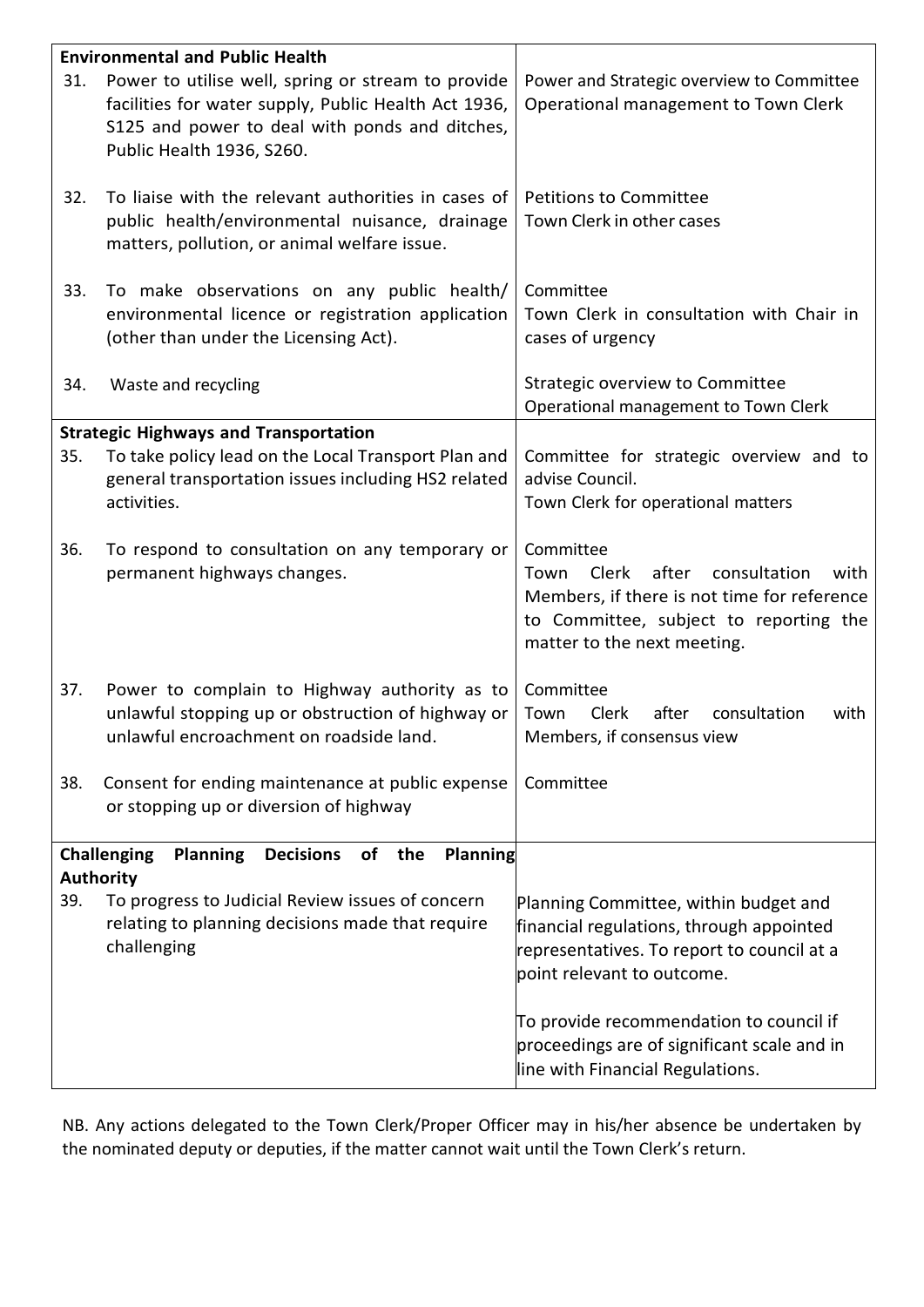

## **COMMUNITY PLAN COMMITTEE TERMS OF REFERENCE**

### **Approved by Council: 17th May 2022 Planned Review Date: May 2023**

| Planned Review Date: May 2023                                                                                                                                                          |  |  |  |  |  |
|----------------------------------------------------------------------------------------------------------------------------------------------------------------------------------------|--|--|--|--|--|
| 10 Members of the Authority, including the Mayor and Deputy Mayor<br>$Quorum = 4$                                                                                                      |  |  |  |  |  |
| Committee may in addition have non-council community members with the approval of Council, in                                                                                          |  |  |  |  |  |
|                                                                                                                                                                                        |  |  |  |  |  |
| To oversee the delivery of the Community Plan and support the delivery of improvement in the social lives                                                                              |  |  |  |  |  |
|                                                                                                                                                                                        |  |  |  |  |  |
|                                                                                                                                                                                        |  |  |  |  |  |
| All non-committee members may attend meetings of the Committee except for confidential and speak on                                                                                    |  |  |  |  |  |
| issues at the Chair's discretion, but are unable to vote.                                                                                                                              |  |  |  |  |  |
| <b>Delegation of Functions</b>                                                                                                                                                         |  |  |  |  |  |
| Column <sub>2</sub>                                                                                                                                                                    |  |  |  |  |  |
|                                                                                                                                                                                        |  |  |  |  |  |
| Committee to have strategic overview and approve                                                                                                                                       |  |  |  |  |  |
| action plans within policy and budget                                                                                                                                                  |  |  |  |  |  |
| Town Clerk for Operational Management                                                                                                                                                  |  |  |  |  |  |
| Committee to have strategic overview and approve                                                                                                                                       |  |  |  |  |  |
| acceptance within policy and budget                                                                                                                                                    |  |  |  |  |  |
| Town Clerk for Operational Management                                                                                                                                                  |  |  |  |  |  |
|                                                                                                                                                                                        |  |  |  |  |  |
| Committee to have strategic overview and approve<br>acceptance within policy and budget<br>Town Clerk for Operational Management                                                       |  |  |  |  |  |
| Council to approve plans, themes and updates<br>Committee to have strategic overview and approve<br>acceptance within policy and budget<br>Town Clerk for Operational Management       |  |  |  |  |  |
| 5. To agree project funding proposals which meet Committee to have strategic overview and approve<br>the aspirations contained within A Vision for acceptance within policy and budget |  |  |  |  |  |
|                                                                                                                                                                                        |  |  |  |  |  |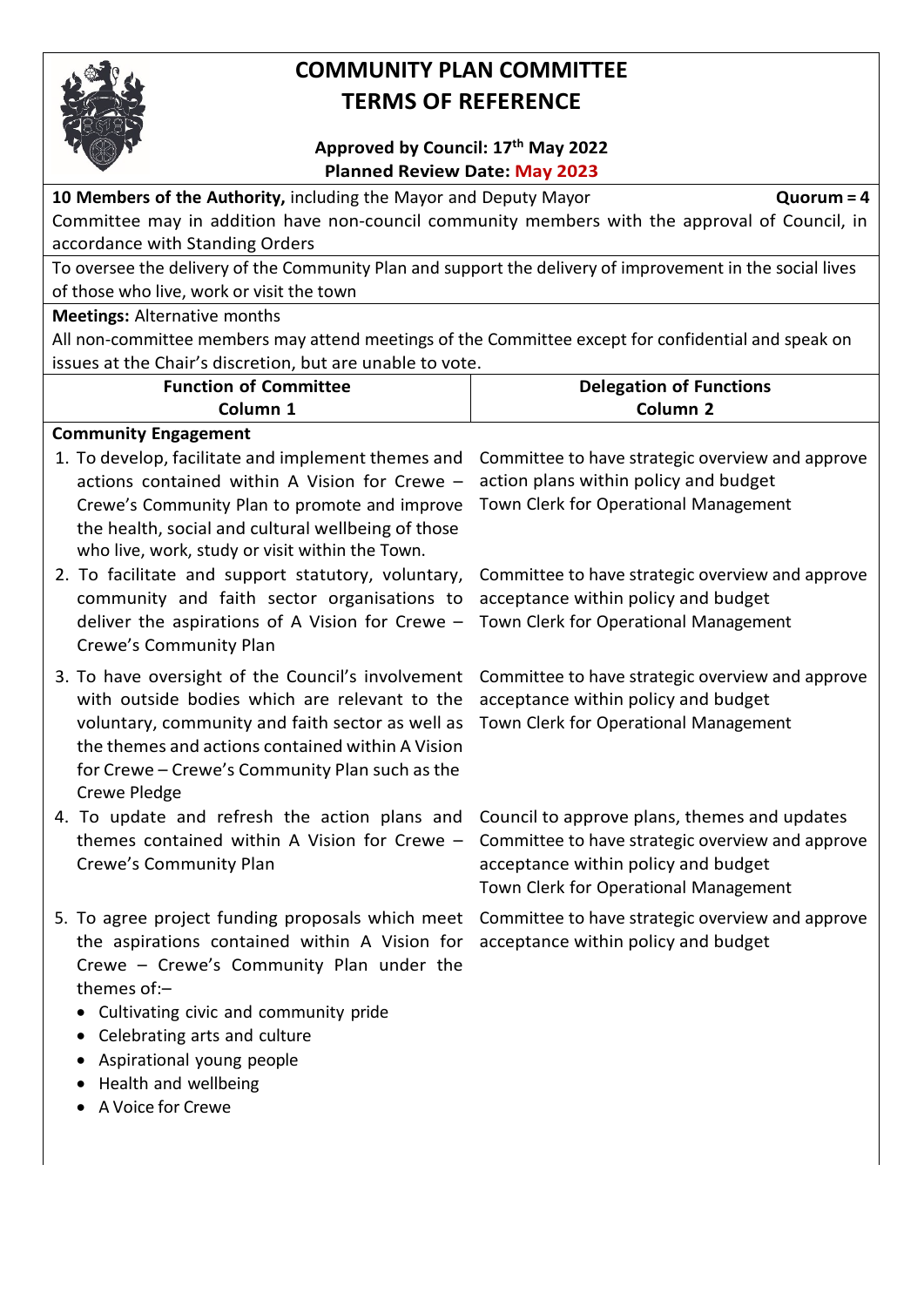- 6. To promote and support:-
	- Social inclusion within communities
	- Public and community services and facilities within the Town
	- Crewe Local Area Partnership
	- CAB for the Town (Local Government Act 1972 s142)
	- Fair Trade in the Town
	- Healthy living
	- The development of and coordination of NHS services
	- Public and community services for young people
- 7. To seek and maximise the benefit of external funding directly or in partnership with others
- 8. To support external partnership organisations with regard to friendships and twinning agreements
- 9. Compile and submit responses to public consultations through the promotion and liaison with external stakeholders which are relevant to the aspirations of A Vision for Crewe – Crewe's Community Plan
- 10. To have oversight of Working Groups formed to support projects and activities which deliver the aspirations contained within A Vision for Crewe – Crewe's Community Plan
- 11. To administer and oversee the civic functions of the Council and the office of the Mayor
- 
- 13. To administer the policies and procedures and make recommendations relating to the Council's grants and donations
- 14. To facilitate, promote and administer the Councils grants and donations

Committee to have strategic overview and approve acceptance within policy and budget Town Clerk for Operational Management

Committee to have strategic overview and approve acceptance within policy and budget Town Clerk for Operational Management Committee to have strategic overview and approve acceptance within policy and budget Town Clerk for Operational Management

Committee to have strategic overview and approve acceptance within policy and budget Town Clerk for Operational Management

Committee to have strategic overview and approve acceptance within policy and budget Town Clerk for Operational Management

Committee to have strategic overview and approve acceptance within policy and budget Town Clerk for Operational Management 12. To have oversight of the Grants Advisory Group Committee to have strategic overview and approve acceptance within policy and budget Town Clerk for Operational Management Grants Working Group to evaluate and recommend to Committee Committee to have strategic overview and approve acceptance within policy and budget Council to approve policy Town Clerk for Operational Management Committee to have strategic overview and approve acceptance within policy and budget Town Clerk for Operational Management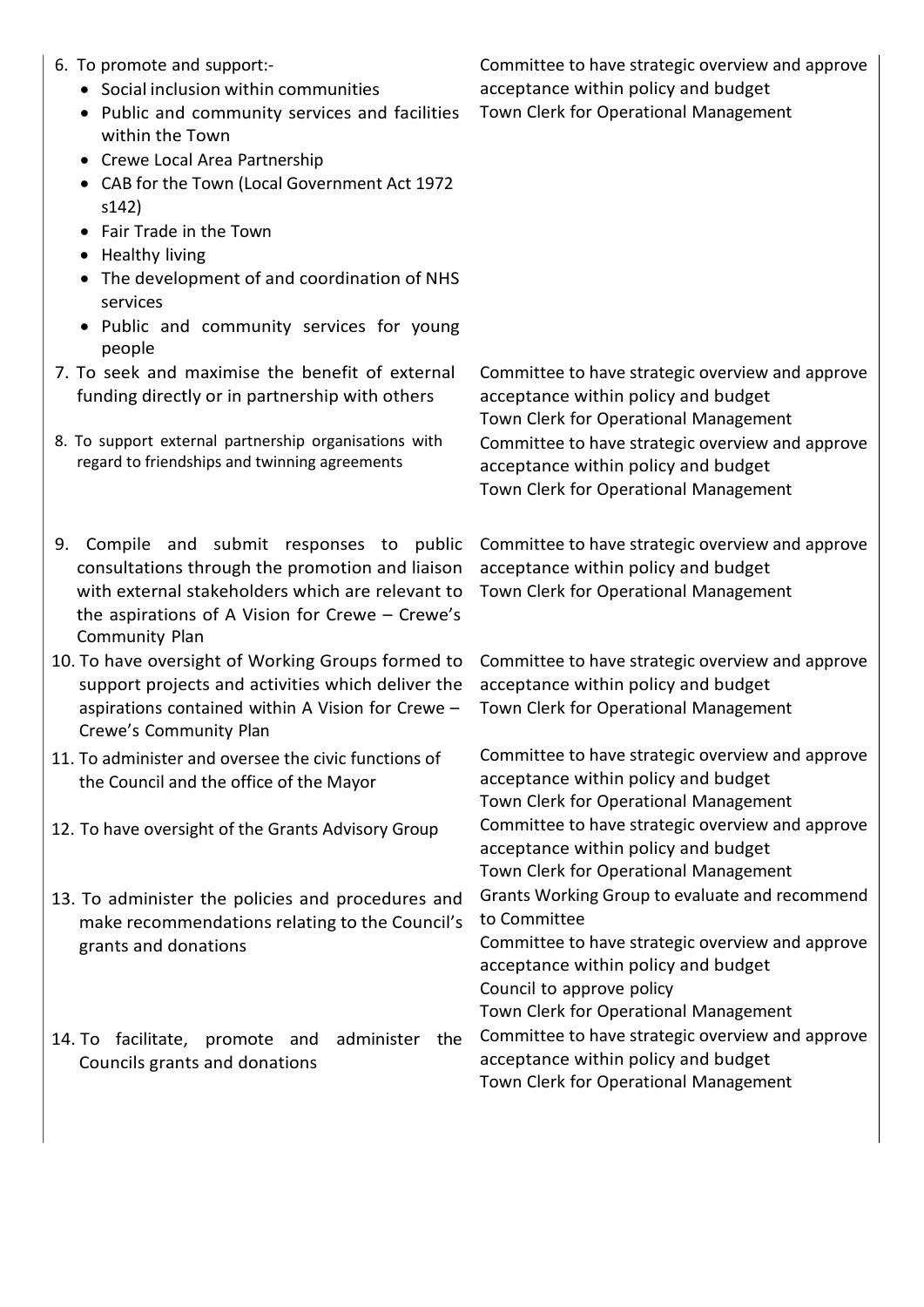| 15. To have oversight of targeted or responsive grant<br>funds | Grants Working Group to evaluate and recommend<br>to Committee |
|----------------------------------------------------------------|----------------------------------------------------------------|
|                                                                | Committee to have strategic overview and approve               |
|                                                                | acceptance within policy and budget                            |
|                                                                | Council to approve establishing grant funds which              |
|                                                                | are over £10,000                                               |
|                                                                | Town Clerk for Operational Management                          |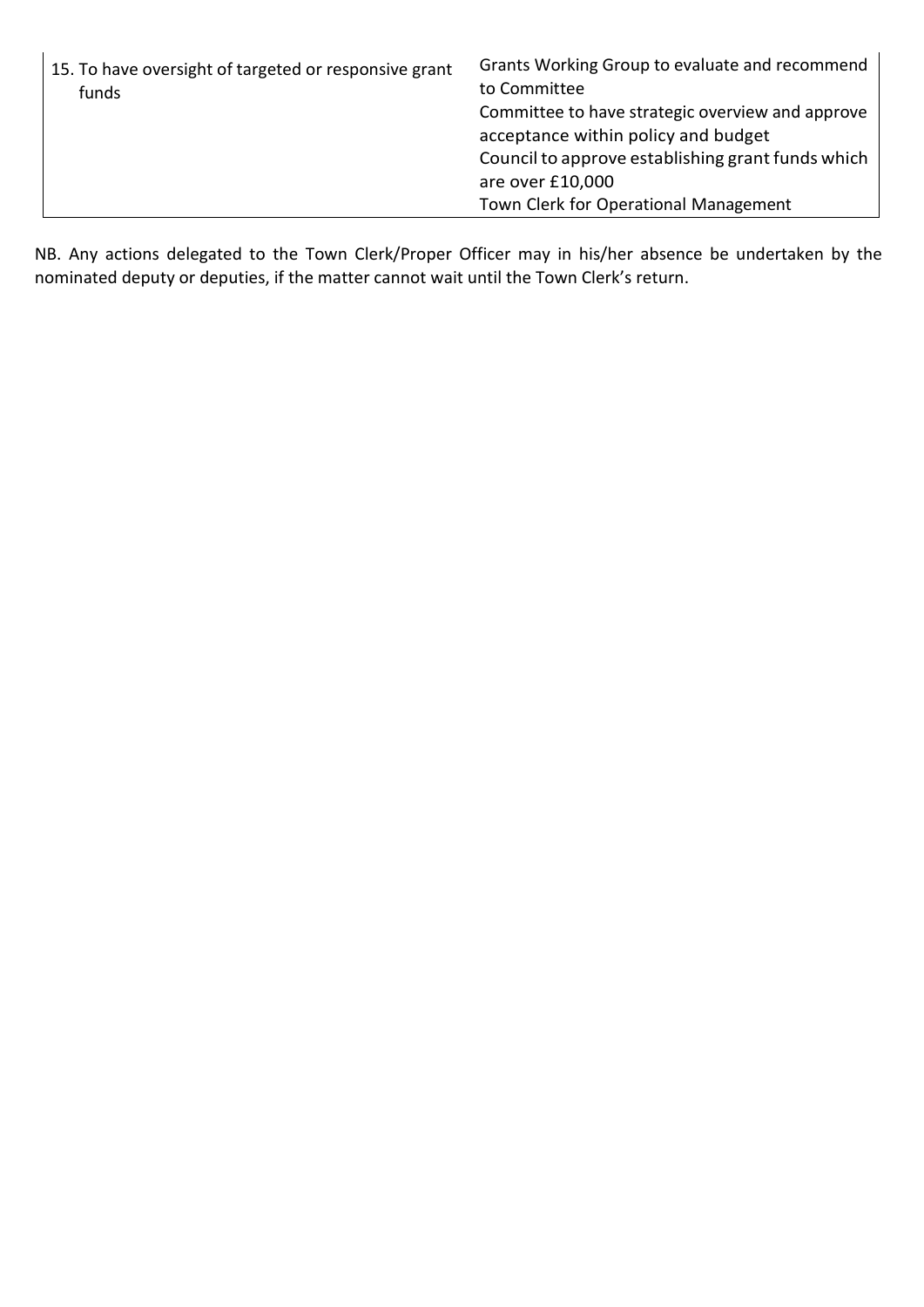

## **OPERATIONS AND IMPROVEMENT COMMITTEE TERMS OF REFERENCE**

### **Approved by Council: 17th May 2022 Planned Review Date: May 2023**

#### **10 Members of the Authority Quorum = 4**

To improve the quality and cleanliness of the built environment especially in the town centre through the Streetscene and Ranger Services.

To oversee town centre activity and build relations with the business community.

To promote relationships with local business.

To maximise the heritage value of the town.

To develop and enhance the town's public space

**Meetings:** Alternative months to Council.

|    | <b>Function of Committee</b>                                                                                                                                                             | <b>Delegation of Functions</b>                                                                                                          |
|----|------------------------------------------------------------------------------------------------------------------------------------------------------------------------------------------|-----------------------------------------------------------------------------------------------------------------------------------------|
|    | Column <sub>1</sub>                                                                                                                                                                      | Column <sub>2</sub>                                                                                                                     |
|    | <b>Public Realm and Public Facilities</b>                                                                                                                                                |                                                                                                                                         |
| 1. | To contribute to the improvement of the public<br>realm, both directly and by supporting and<br>coordinating the contribution of other partners.                                         | Committee for strategic management within<br>budget.<br>Town Clerk for operational management.                                          |
| 2. | To manage the Streetscene Improvement Service<br>to reduce problems from fly-tipping and waste<br>management, through advice, education and<br>enforcement.                              | Committee for strategic overview<br>Town Clerk for operational management.                                                              |
| 3. | To manage the contract for the Crewe Ranger<br>service to ensure a response resource which<br>supports and enhances the general public realm<br>services.                                | Committee for strategic overview<br>Town Clerk for operational management.                                                              |
| 4. | Matters relating to street cleaning, litter, fly<br>posting and graffiti.                                                                                                                | Committee for strategic overview<br>Town Clerk for routine management.                                                                  |
| 5. | If made available -Fixed penalty notices for<br>littering, graffiti and fly posting (adoptive). Dog<br>Control Orders, Clean Neighbourhoods<br>and<br>Environment Act 2005 (if adopted). | Committee for strategic management within<br>budget and policy<br>Operational Management to Town Clerk.<br>Council to adopt legislation |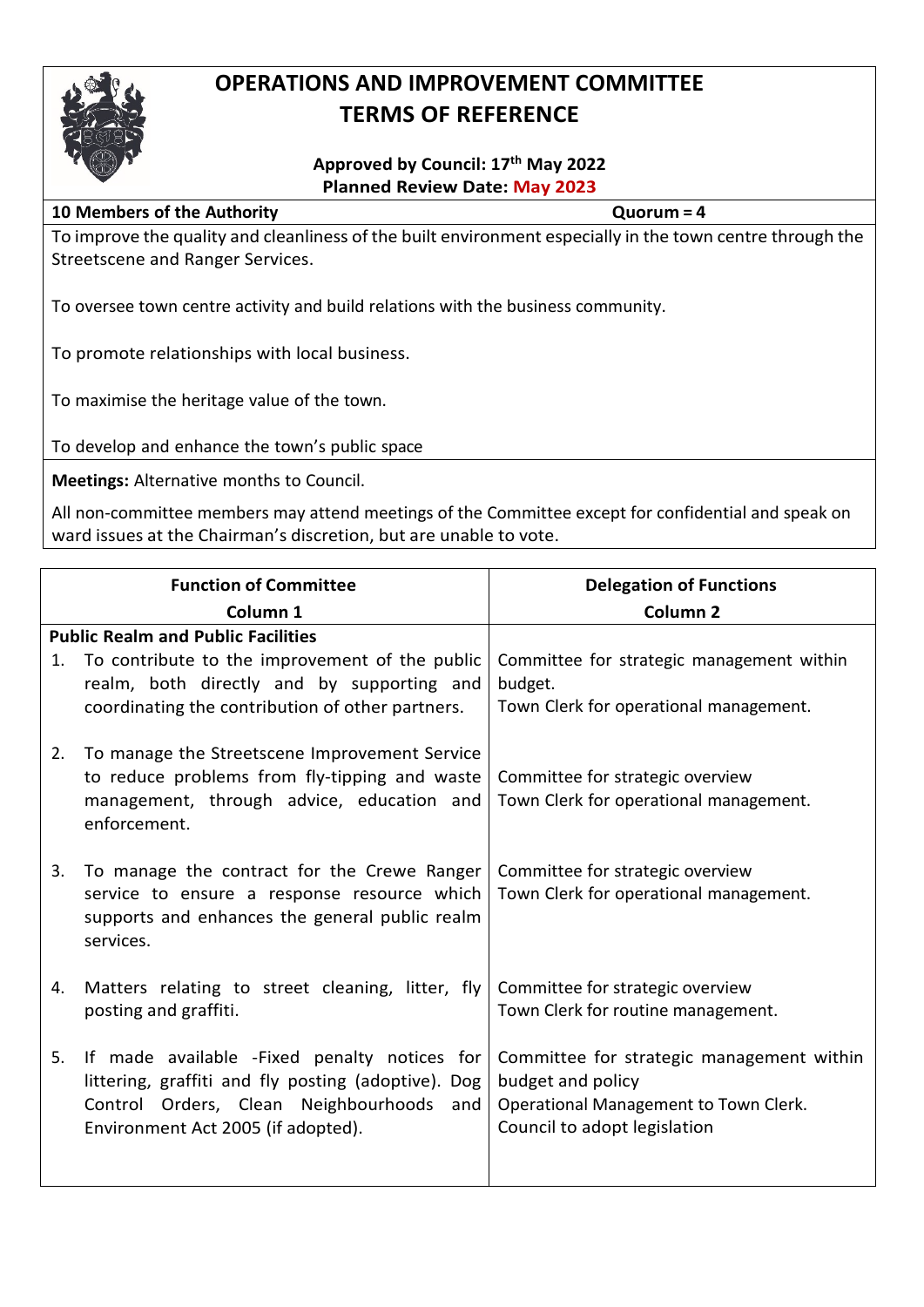| 6. | Provision of litter receptacles, Litter Act 1983, S5<br>and 6                                                                                                                                     | Committee for strategic overview<br>Town Clerk for routine management.                                            |
|----|---------------------------------------------------------------------------------------------------------------------------------------------------------------------------------------------------|-------------------------------------------------------------------------------------------------------------------|
| 7. | Provision and maintenance of street furniture and<br>signs                                                                                                                                        | Committee for strategic overview<br>Town Clerk for routine management.                                            |
| 8. | If made available -Power to provide and maintain<br>public conveniences, Public Health Act 1936, s87.                                                                                             | Committee for strategic management within<br>budget and policy<br>Town Clerk for operational management           |
| 9. | If made available -Power to provide and maintain<br>public conveniences, Public Health Act 1936, s87                                                                                              | Committee for strategic management within<br>policy and budget<br>Operational management to Town Clerk            |
|    | 10. If made available -Power to maintain, repair,<br>protect and alter war Memorials; War Memorials<br>(Local authorities Powers) Act 1923, S11 as<br>extended by Local Government Act 1948 S133. | Committee for strategic management within<br>policy and budget.<br>Operational management to Town Clerk           |
|    | 11. To promote and support floral and planting<br>Initiatives, Local Government Act 1972. s 144                                                                                                   | Committee for strategic overview<br>Town Clerk for operational management.                                        |
|    | 12. If made available -Power to provide and maintain<br>bus shelters, Local<br>Government (Miscellaneous Provisions) Act 1953<br>S4.                                                              | Committee for strategic overview<br>Town Clerk for operational management.                                        |
|    | <b>Economic Wellbeing and Tourism</b>                                                                                                                                                             |                                                                                                                   |
|    | 13. To promote the economic wellbeing of the Town<br>through partnership with the businesses, the<br>community sector and with the principal council.                                             | Committee within Policy and Budget<br>Town Clerk for operational management                                       |
|    | 14. To promote tourism within the Town and power to<br>encourage visitors                                                                                                                         | Committee within Policy and Budget<br>Town Clerk for operational management                                       |
|    | 15. To promote regeneration in the Town and<br>coordinate/support<br>the<br>work<br>of<br>partner<br>organisations.                                                                               | Committee within Policy and Budget<br>Town Clerk for operational management                                       |
|    | 16. To lobby for sufficient high quality employment<br>sites in the Town and support initiatives promoting<br>inward investment                                                                   | Committee within Policy and Budget<br>Town Clerk for operational management                                       |
|    | 17. To support skills and training for local businesses.                                                                                                                                          | Committee within Policy and Budget<br>Town Clerk for operational management                                       |
|    | 18. To lead on the coordination of infrastructure<br>projects with partners in the Town Centre<br>including the Arcade.                                                                           | Committee within Policy and Budget<br>Town Clerk for operational management<br>Committee within Policy and Budget |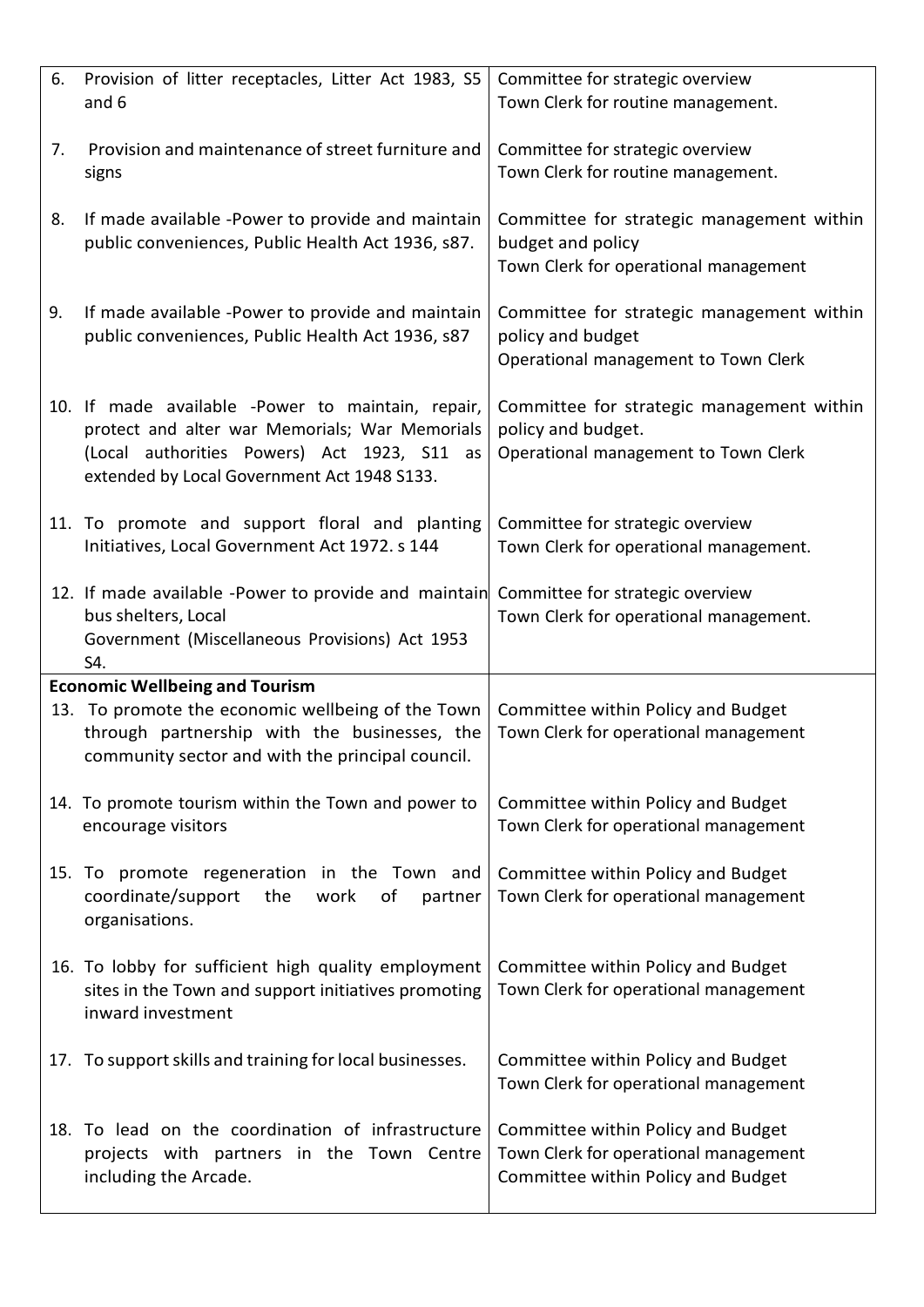|               | 19. To oversee and coordinate Town Centre activities                                          | Town Clerk for operational management                                    |
|---------------|-----------------------------------------------------------------------------------------------|--------------------------------------------------------------------------|
|               | and maintain effective relationships with retail                                              |                                                                          |
|               | businesses, particularly in the Town Centre.                                                  |                                                                          |
|               | 20. To lead on building support to create an effective                                        | Committee within Policy and Budget                                       |
|               | improvement district                                                                          | Town Clerk for operational management                                    |
|               | <b>Leisure and Recreation</b>                                                                 |                                                                          |
|               | 21. To oversee the delivery of improvements to green                                          | Committee for strategic overview                                         |
|               | areas in the Town.                                                                            | Town Clerk for operational management                                    |
|               | 22. If made available -Power to maintain land for                                             | Committee for strategic overview                                         |
|               | open spaces, Public Health Act 1875, S164; Open                                               | Town Clerk for operational management                                    |
|               | Spaces Act 1906, S9 and 10.                                                                   |                                                                          |
|               |                                                                                               |                                                                          |
|               | 23. If made available -Power to acquire land for or to                                        | <b>Acquisition to Council</b>                                            |
|               | provide recreation grounds, public walks, parks,                                              | Committee for Strategic Management and                                   |
|               | pleasure grounds and to manage and control                                                    | development within budget and policy                                     |
|               | them. Power to provide gymnasiums, playing<br>fields, and boating pools; Local Government Act | Town Clerk for operational management                                    |
|               | 1972, Sch 14; Public Health Acts Amendment Act                                                |                                                                          |
|               | 1890, S44, Local government<br>(Miscellaneous                                                 |                                                                          |
|               | Provisions) Act S19; Public Health Act 1961, s54.                                             |                                                                          |
|               |                                                                                               |                                                                          |
|               | 24. Enhancement and if appropriate management of                                              | Committee for strategic management and                                   |
|               | play areas.                                                                                   | development within budget and policy                                     |
|               |                                                                                               | Town Clerk for operational management                                    |
| 25.           | Liaison with other organisations which have an                                                | Committee for strategic overview                                         |
|               | interest in recreational facilities in the town.                                              | Town Clerk for operational management                                    |
| <b>Clocks</b> |                                                                                               |                                                                          |
|               | 26. If made available -Power to provide and maintain                                          | Committee<br>for<br>strategic<br>overview<br>and                         |
|               | public clocks, Parish Councils Act 1957, S2                                                   | management.                                                              |
|               | <b>Allotments</b>                                                                             | Operational management to Town Clerk                                     |
|               | 27. To provide allotments where there is a proven                                             | Committee<br>for<br>strategic<br>overview<br>and                         |
|               | need, improve land and let rights under S 23, 26,                                             | development.                                                             |
|               | and 42 of the Small Holding and Allotments Act                                                | Town Clerk for operational Management                                    |
|               | 1908. To manage through allotment associations                                                |                                                                          |
|               | and a coordinating body.                                                                      |                                                                          |
|               | <b>Non-Strategic Highways and Transport</b>                                                   |                                                                          |
|               | 28. Power to maintain footpaths and bridleways.                                               | Committee within Council policy<br>Town Clerk for operational management |
|               |                                                                                               |                                                                          |
|               | 29. Powers to provide parking places for vehicles and                                         | Committee within Council policy                                          |
|               | cycles.                                                                                       | Town Clerk for operational management                                    |
|               |                                                                                               |                                                                          |
|               | 30. If made available -Improve off street parking and                                         | Committee within policy and budget                                       |
|               | on street parking enforcement.                                                                | Town Clerk for operational management                                    |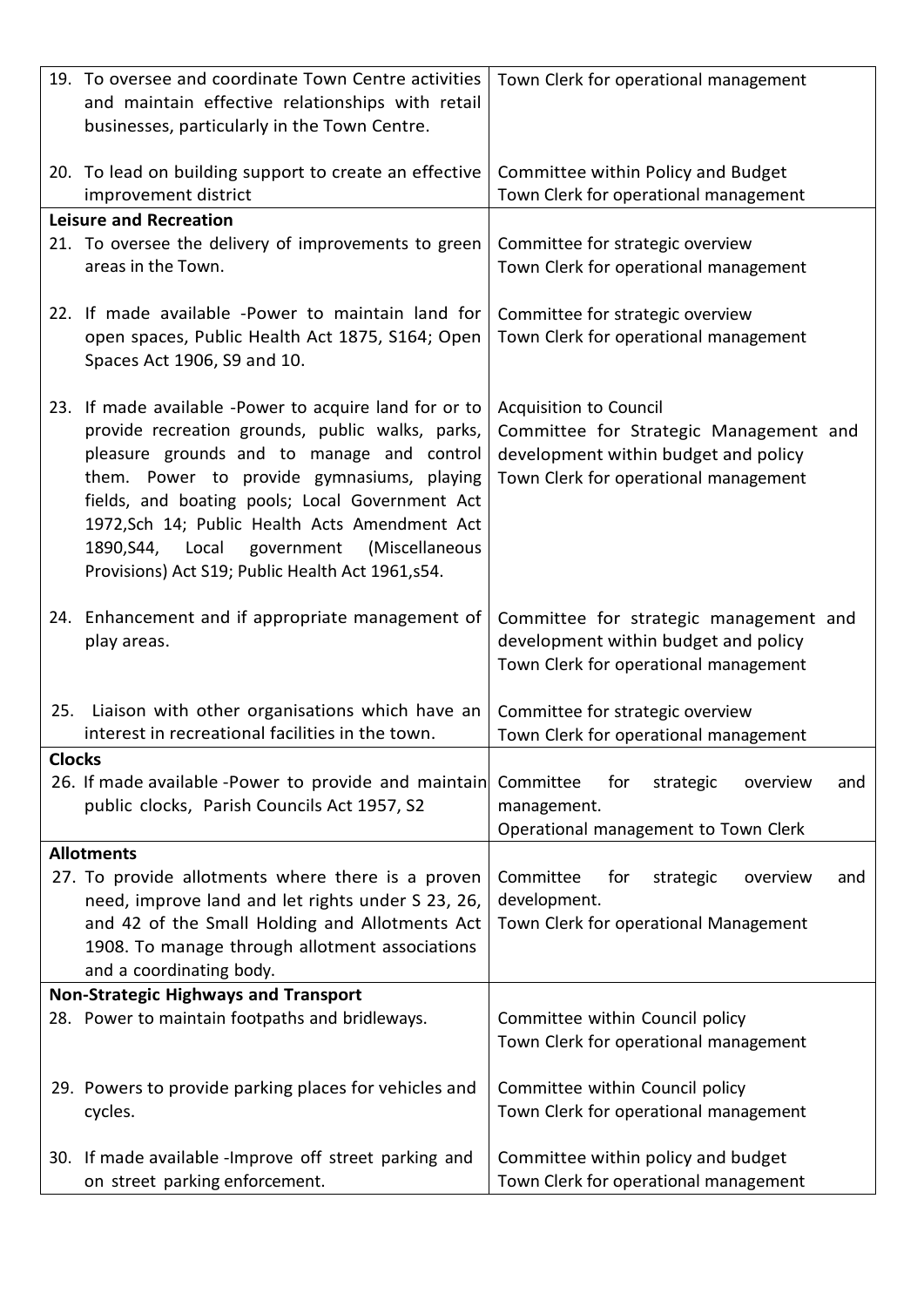| 31. Power to provide roadside seats and shelters.                                                                                                                                                                                          | Committee within policy and budget<br>Town Clerk for operational management                             |
|--------------------------------------------------------------------------------------------------------------------------------------------------------------------------------------------------------------------------------------------|---------------------------------------------------------------------------------------------------------|
| 32. Power to enter into agreement as to dedication<br>and widening of highways.                                                                                                                                                            | Committee within budget and policy.<br>Town Clerk for operational management                            |
| 33. If made available -Power to contribute financially<br>to traffic calming Schemes; Highways Act 1980,<br>S274A.                                                                                                                         | Committee within budget and policy<br>Town Clerk for operational management                             |
| 34. If made available -Power to provide traffic signs<br>and other objects or devices warning of danger.                                                                                                                                   | Committee within policy and Budget<br>Town Clerk for operational management                             |
| 35. Power to plant trees and lay grass verges and to<br>maintain                                                                                                                                                                           | Committee within policy and budget<br>Town Clerk for operational management                             |
| them<br>36. If made available -Powers relating to car sharing<br>schemes, taxi fare concessions and information                                                                                                                            | Committee within policy and budget<br>Town Clerk for operational management                             |
| about transport; Local Government and Rating Act<br>1997, S26, 28, 29<br>37. If made available -Power to erect flagpoles in                                                                                                                | Committee within policy and budget<br>Town Clerk for operational management                             |
| highway land. Highways Act 1980, s144                                                                                                                                                                                                      |                                                                                                         |
| <b>Street Lighting</b><br>(Should Council resolve to use these powers)<br>38. If made available -Power to light roads and public<br>places. Maintenance and upgrading of Street lights.<br>Parish Councils Act 1957 s3: Highways Act 1980, | Committee for strategic management within<br>policy and budget<br>Town Clerk for operational management |
|                                                                                                                                                                                                                                            |                                                                                                         |
| s301:                                                                                                                                                                                                                                      |                                                                                                         |
| Local Government Act 1972, Sched. 14 para 27                                                                                                                                                                                               |                                                                                                         |
| <b>Burial Facilities</b><br>(Should Council resolve to use these powers)<br>39. If made available -Powers and duty for<br>maintenance of closed church yards, Local<br>Government Act 1972, S215                                           | Committee for strategic overview<br>within<br>budget and policy<br>Operational management to Town Clerk |
| If made available -Power to maintain monuments<br>and Memorials, Open Spaces Act 1906, Sec 9 and<br>10; Local Government Act 1972, S214; Parish<br>Councils and Burial Authorities (Miscellaneous<br>Provisions) Act 1970, S1.             | Committee for strategic overview<br>within<br>budget and policy<br>Operational management to Town Clerk |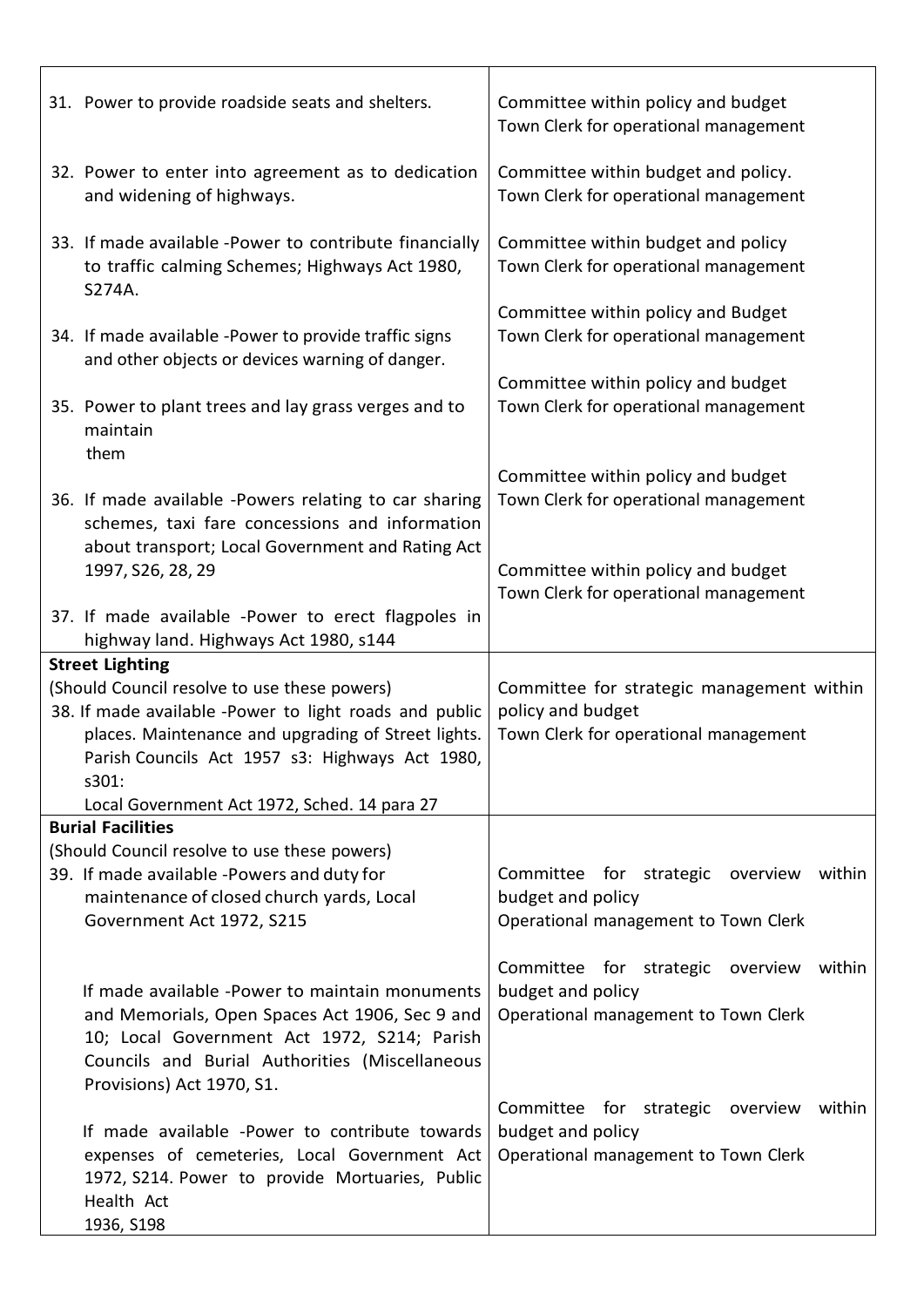| <b>Markets</b>                                                                                                                                                                                  |                                                                                                            |
|-------------------------------------------------------------------------------------------------------------------------------------------------------------------------------------------------|------------------------------------------------------------------------------------------------------------|
| 40. If made available -To lead on the coordination<br>of infrastructure improvement with markets.                                                                                               | Strategic overview to Committee within policy<br>and budget                                                |
|                                                                                                                                                                                                 | Operational management to Town Clerk                                                                       |
| 41. If made available - To oversee the power to operate<br>and protect the town's markets under the Food Act<br>1984 s50-61 or Charter Rights should the Town<br>Council deem it<br>beneficial. | Strategic overview to Committee within policy<br>and budget<br>Operational management to Town Clerk        |
| <b>Heritage</b>                                                                                                                                                                                 |                                                                                                            |
| 42. To oversee the development and delivery of the<br>Heritage Strategy and to directly or indirectly<br>conserve the cultural heritage of the Town.                                            | Strategic overview to Committee within budget<br>and policy<br>Operational Management to Town Clerk        |
| 43. If made available -To manage, preserve and<br>promote the use of the Town's historic records,<br>artefacts<br>and<br>treasures, Local<br>Government<br>(Records) Act 1962, ss1 and 4        | Strategic overview to Committee within budget<br>and policy<br>Operational Management to Town Clerk        |
| 44. To support Cheshire East Council to provide an<br><b>Archive Facility</b>                                                                                                                   | Strategic overview to Committee within budget<br>and policy<br>Operational Management to Town Clerk        |
| 45. To act as a hub for organisations to share<br>information on heritage and history of the Town<br>and surrounding area.                                                                      | Strategic overview to Committee within budget<br>and policy<br>Operational Management to Town Clerk        |
| 46. Research projects relating to the heritage and<br>history of the Town and surrounding area.                                                                                                 | Strategic overview to Committee within budget<br>and policy<br><b>Operational Management to Town Clerk</b> |
| <b>Community Safety</b>                                                                                                                                                                         |                                                                                                            |
| 47. To contribute to the maintenance of CCTV. (Local<br>Government and Rating Act 1997, s31) or install<br>and maintain.                                                                        | Committee for strategic overview<br>Town Clerk for operational management                                  |
| 48. To support initiatives of the Community Safety<br>Partnership and liaise with The Multi Agency Action<br>Group.                                                                             | Committee/Town Clerk in accordance with<br>Council direction.                                              |
| 49. To lobby for road safety improvement schemes                                                                                                                                                | Committee<br>Town Clerk in accordance with policy                                                          |
| 50. To liaise with the Police to reduce crime and<br>promote crime reduction initiatives                                                                                                        | Committee to respond to consultations                                                                      |
| 51. To support the maintenance of PCSOs in the Town                                                                                                                                             | Committee in accordance with policy<br>Town Clerk for operational aspects                                  |
|                                                                                                                                                                                                 |                                                                                                            |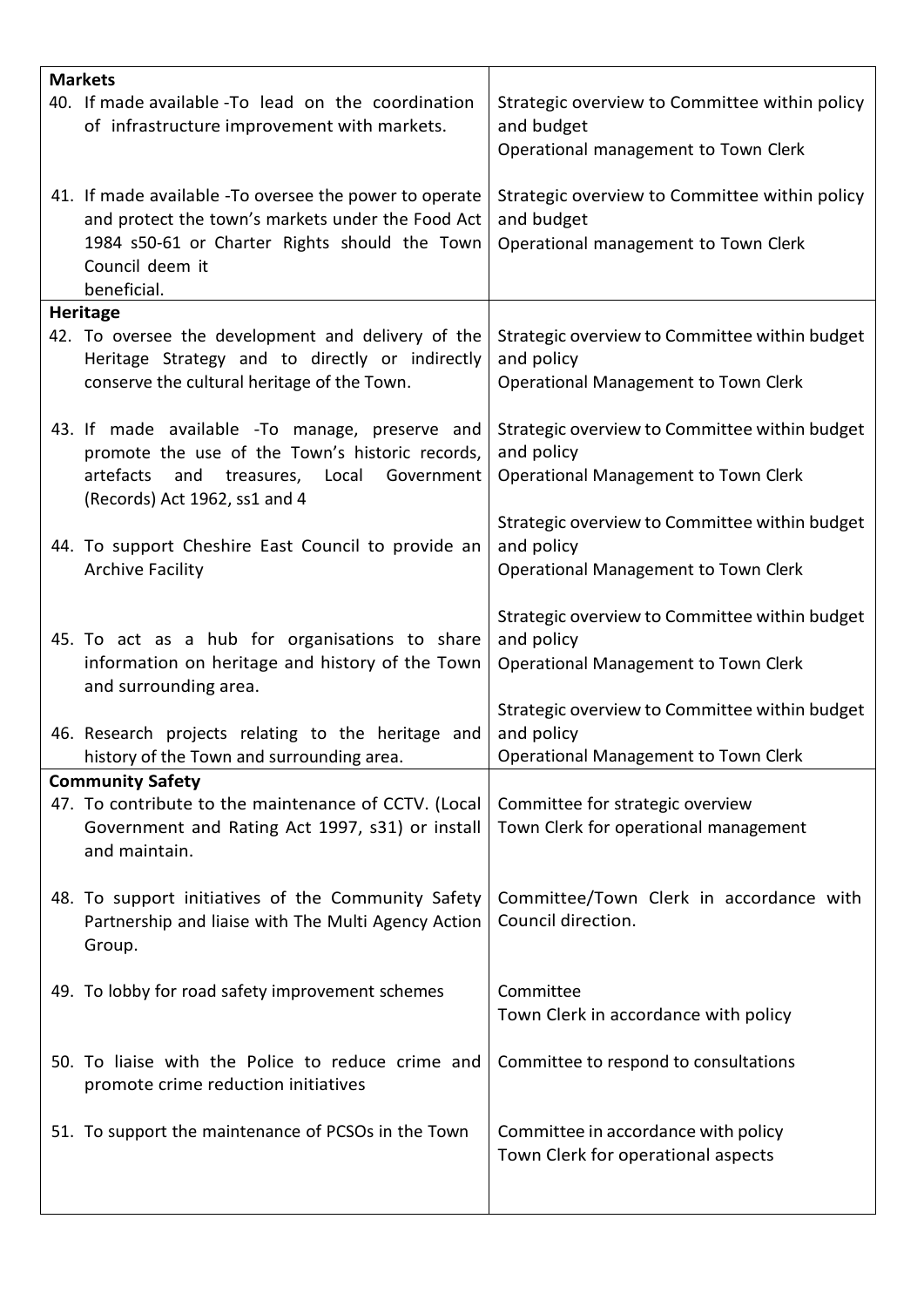| 52. To support home safety initiatives in the town and<br>work with Cheshire Fire and Rescue on fire safety<br>initiatives | Committee<br>Town Clerk in accordance with policy |
|----------------------------------------------------------------------------------------------------------------------------|---------------------------------------------------|
| <b>Emergency Planning</b><br>53. To support Cheshire East and,                                                             | Committee within budget                           |
| if needed, lead on preparing and<br>implementing the Emergency Plan for the town                                           | Operational management to Town Clerk              |

NB. Any action delegated to the Town Clerk may in his/her absence be undertaken by the Assistant Town Clerk after seeking relevant advice as necessary, if the matter cannot wait until the Town Clerk returns.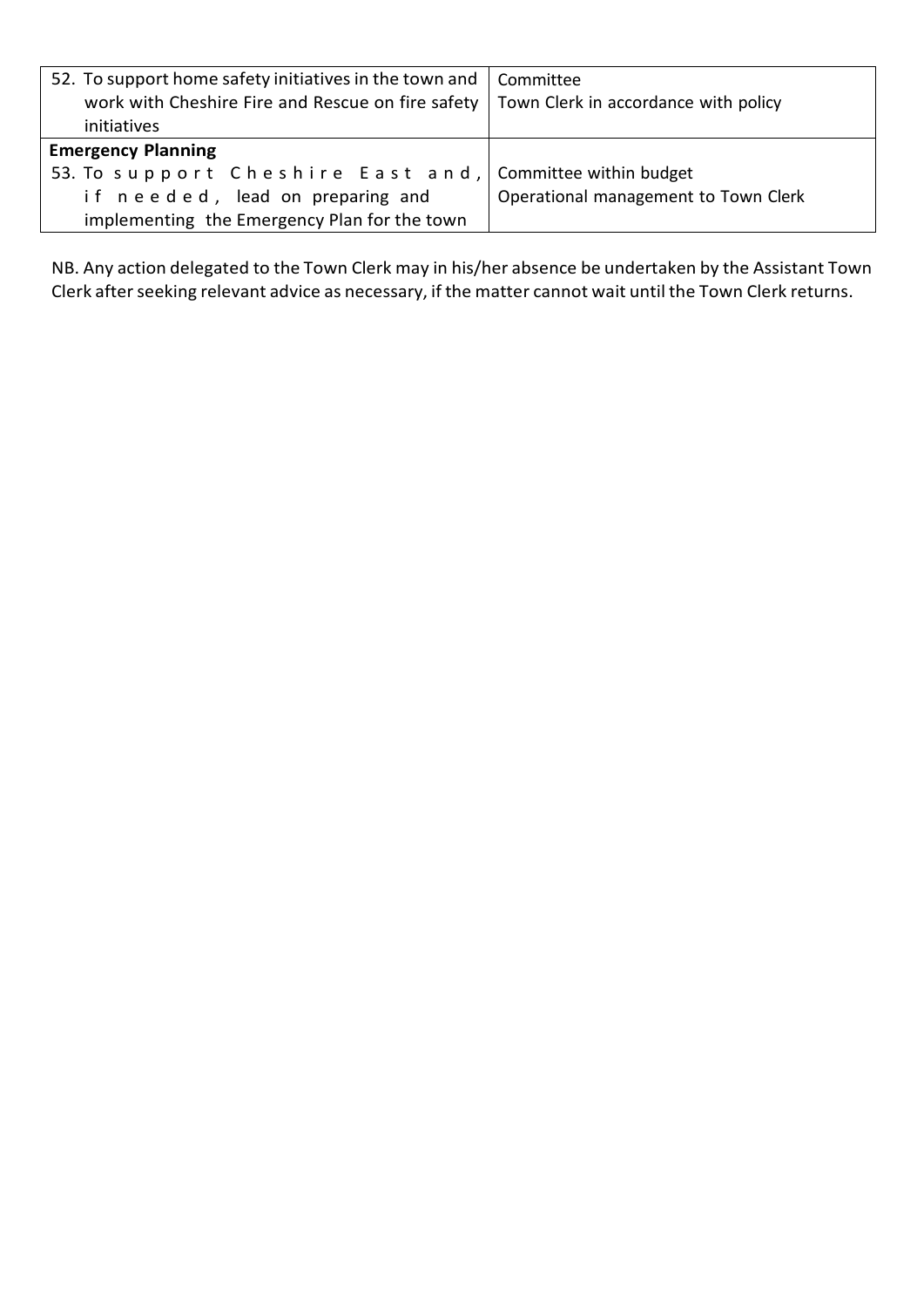

## **MARKETING AND EVENTS COMMITTEE TERMS OF REFERENCE**

#### **Approved by Council: 17th May 2022 Planned Review Date: May 2023**

#### **10 Members of the Authority Quorum = 4**

To oversee the delivery and commissioning of events in the town and to lead on the promotion and marketing of Crewe as an attractive destination for tourism, business, retail and leisure.

To build relations with stakeholders to allow a consolidated approach to the promotion of the town.

To lead on the branding and marketing of Crewe

**Meetings:** Alternative months to Council.

| <b>Function of Committee</b> |                                                                                                                                                                                                                | <b>Delegation of Functions</b>                                                                                    |
|------------------------------|----------------------------------------------------------------------------------------------------------------------------------------------------------------------------------------------------------------|-------------------------------------------------------------------------------------------------------------------|
|                              | Column <sub>1</sub>                                                                                                                                                                                            | Column <sub>2</sub>                                                                                               |
| $\mathbf{1}$                 | <b>Public Relations and promotion of the Town Council</b><br>To co-ordinate and promote access to Council<br>services and public information and to advise<br>Council on a Communications and Marketing Policy | Strategic overview to Committee<br>Operational management to Town Clerk                                           |
| $\overline{2}$               | To promote the public face of the Council through<br>the management of public and media relations.                                                                                                             | Strategic overview to Committee<br>Operational management to Town Clerk                                           |
| 3                            | To promote implementation of the Council's<br>policies in respect of corporate marketing and<br>communication.                                                                                                 | Strategic overview to Committee<br>Operational management to Town Clerk                                           |
| 4                            | To advise Council on adoption of a Publicity Code,<br>Code<br>Protocol<br>Transparency<br>and<br>on<br>communication                                                                                           | Strategic overview to Committee<br>Operational management to Town Clerk                                           |
|                              | Promotion<br>of<br><b>Town</b><br>strengthening<br>the<br>and<br>communities                                                                                                                                   |                                                                                                                   |
| 5                            | To consider and make recommendations on the<br>promotion of the town and to determine the Town<br>Council's Events Programme for the coming year, or<br>other time frame as agreed by the Council.             | Strategic<br>of<br>overview<br>approval<br>and<br>programme to Committee.<br>Operational management to Town Clerk |
| 6                            | To ensure and deliver an events programme that<br>caters for a wide range of tastes and differing age<br>ranges and appeals to both residents and visitors.                                                    | Strategic overview to Committee<br>Operational management to Town Clerk                                           |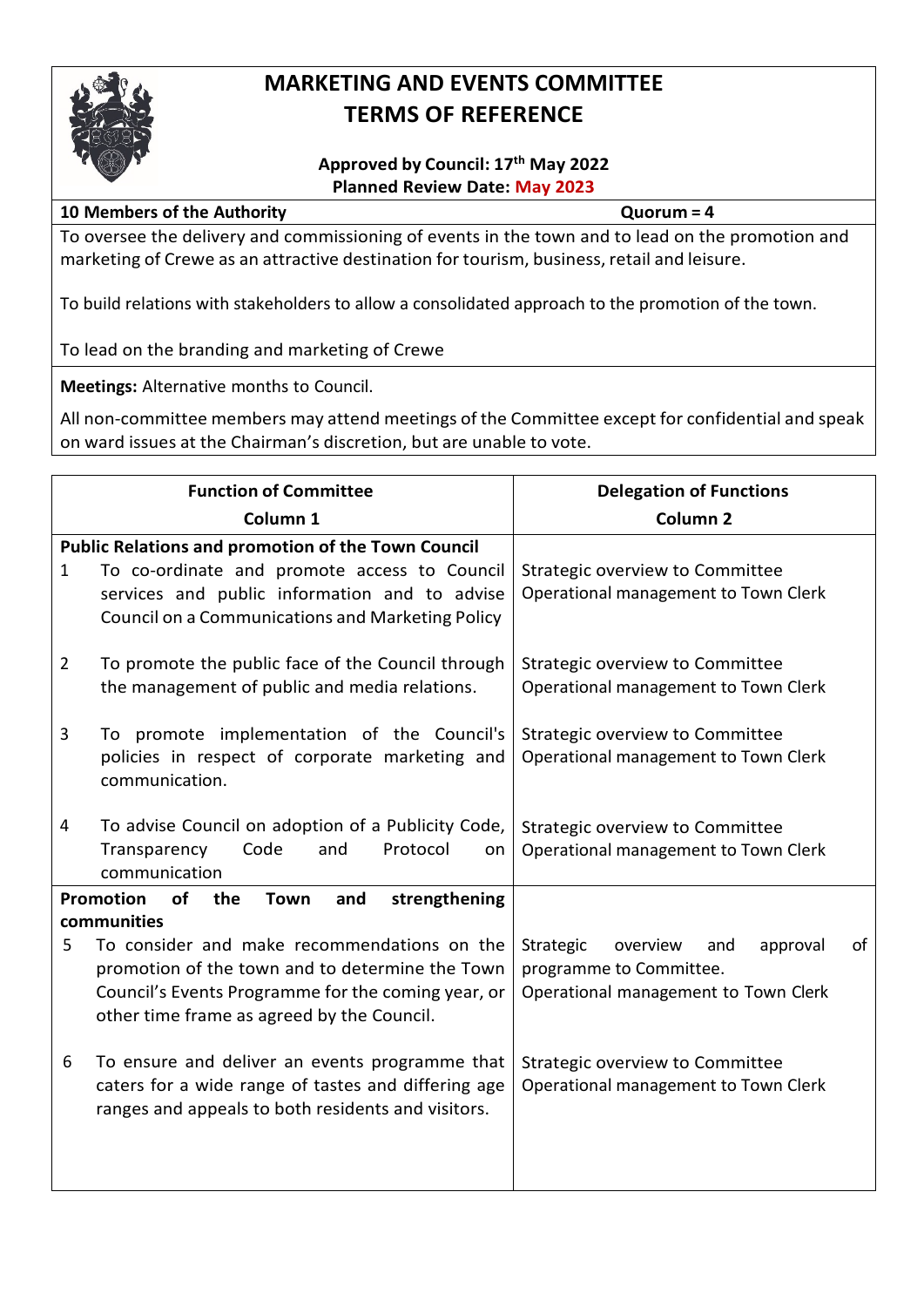| $\overline{7}$ | To organise, or partner others to organise events<br>which promote the Town, council services or help<br>strengthen communities.          | Strategic overview to Committee<br>Operational management to Town Clerk |
|----------------|-------------------------------------------------------------------------------------------------------------------------------------------|-------------------------------------------------------------------------|
| 8              | To work in partnership with others to develop a<br>Crewe Brand and culture.                                                               | Strategic overview to Committee<br>Operational management to Town Clerk |
| 9              | Promotion and protection of the Brand image<br>including advertising campaigns.                                                           | Strategic overview to Committee<br>Operational management to Town Clerk |
| 10             | To use the opportunities provided by the Events<br>programme to raise the profile of the Town.                                            | Strategic overview to Committee<br>Operational management to Town Clerk |
| 11             | Provision, directly or indirectly of Christmas lights,<br>Local Government Act 1972. s 144                                                | Strategic overview to Committee<br>Operational management to Town Clerk |
| 12             | Management of the Town boundary signs, poster<br>sites and Town Map boards.                                                               | Strategic overview to Committee<br>Operational management to Town Clerk |
| 13             | To seek and maximise the benefits of external<br>funding.                                                                                 | Strategic overview to Committee<br>Operational management to Town Clerk |
| 14             | To have an oversight of working groups formed to<br>support special events and promotional projects<br>and to give support and advice.    | Strategic overview to Committee<br>Operational management to Town Clerk |
|                | <b>Arts, Culture and Education</b>                                                                                                        |                                                                         |
| 15             | Power to provide entertainment and support for the<br>arts, Local Government Act 1972, S145.                                              | Committee within policy<br>Town Clerk for operational Management        |
|                | 16 To encourage and facilitate any opportunities to<br>develop further the cultural, educational and social<br>life of Crewe's residents. | Committee within policy<br>Town Clerk for operational Management        |
| <b>Tourism</b> |                                                                                                                                           |                                                                         |
|                | 17 To support local tourism initiatives to promote the<br>town of Crewe.                                                                  | Committee within policy<br>Town Clerk for operational Management        |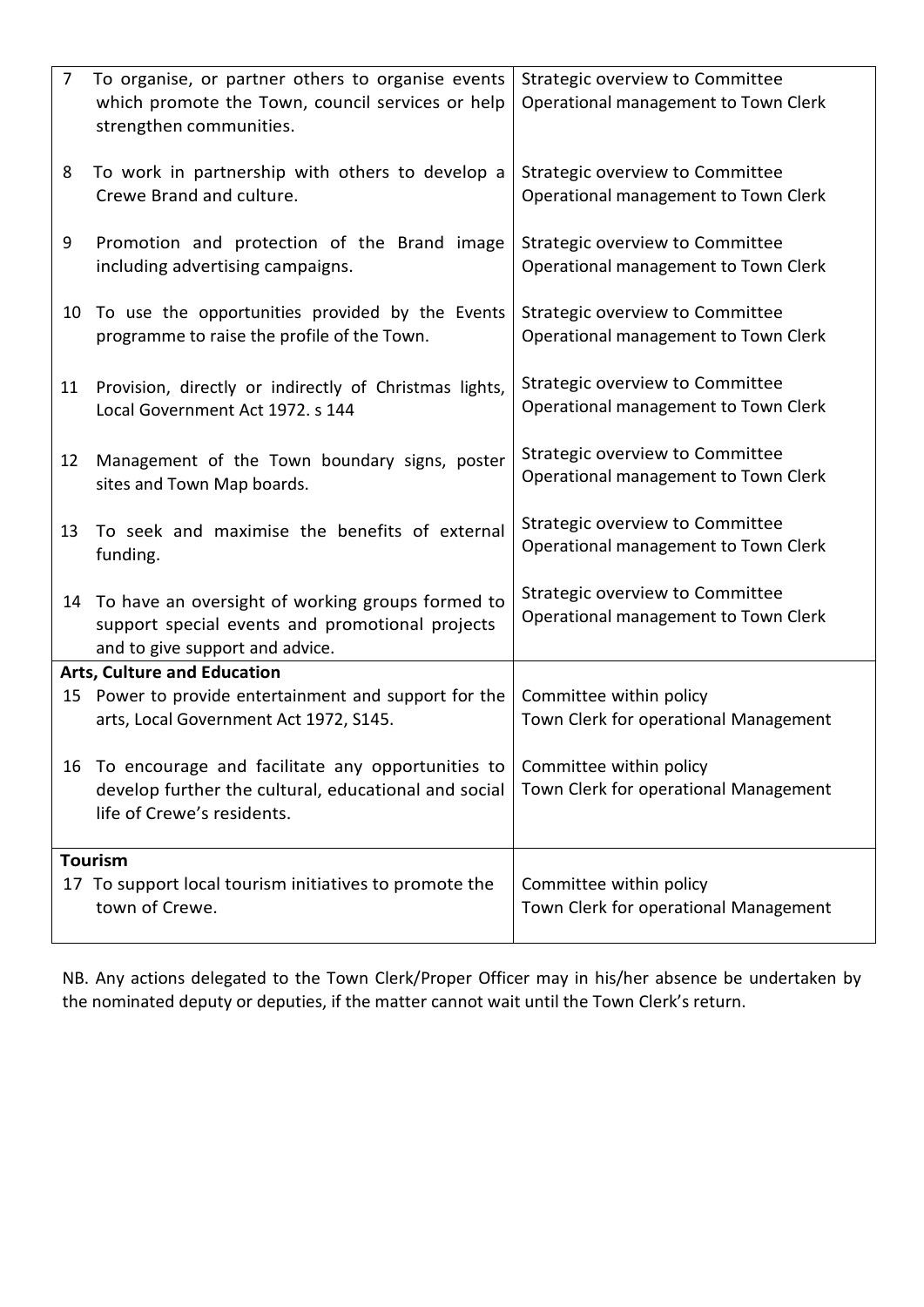

# **PERSONNEL SUB-COMMITTEE TERMS OF REFERENCE**

### **Approved by Council: 17th May 2022 Planned Review Date: May 2023**

| <b>Hanned Review Date: May 2023</b>                   |                                                                                 |                                                                                                         |
|-------------------------------------------------------|---------------------------------------------------------------------------------|---------------------------------------------------------------------------------------------------------|
| A sub-committee of the Finance & Governance Committee |                                                                                 |                                                                                                         |
| <b>7 Members of the Authority</b><br>$Quorum = 3$     |                                                                                 |                                                                                                         |
|                                                       | Meetings: Meetings will take place at least bi-annually in September and March. |                                                                                                         |
|                                                       |                                                                                 | Chair - Chair of Finance & Governance as the responsible committee for the sub-committee.               |
| or                                                    |                                                                                 | All non-sub-committee members may attend meetings of the Committee except for confidential items        |
|                                                       |                                                                                 | matters relating to grievance or discipline and speak at the Chair's discretion, but are unable to vote |
|                                                       | <b>Function of Committee</b>                                                    | <b>Delegation of Functions</b>                                                                          |
|                                                       | Column 1                                                                        | Column <sub>2</sub>                                                                                     |
| 1.                                                    | All delegated functions as set out in the                                       | Sub-Committee.                                                                                          |
|                                                       | Terms of Reference and Delegation of                                            |                                                                                                         |
|                                                       | Council & Finance & Governance                                                  |                                                                                                         |
|                                                       | Committee                                                                       |                                                                                                         |
| 2.                                                    | To recommend to Council the overall                                             | None-Final approval remains with Council                                                                |
|                                                       | Staffing structure and approval of                                              |                                                                                                         |
|                                                       | additional posts.                                                               |                                                                                                         |
| 3.                                                    | To agree the pay scales and                                                     | Town Clerk reserved for Council                                                                         |
|                                                       | conditions of staff                                                             | All other staff to Sub-Committee including payment of                                                   |
|                                                       |                                                                                 | honoraria providing within agreed budget.                                                               |
|                                                       |                                                                                 |                                                                                                         |
| 4.                                                    | Approval of personnel policies and                                              | Sub-Committee to make recommendation to Council,                                                        |
|                                                       | <b>Employee Handbook</b>                                                        | including discretionary provisions of National Joint                                                    |
|                                                       |                                                                                 | Agreement.                                                                                              |
| 5.                                                    | Management and Appointment of Staff                                             | Recommend appointment of new Town Clerk to be                                                           |
|                                                       | (Local Government Act 1972 s112-119)                                            | endorsed by Council                                                                                     |
|                                                       |                                                                                 | Selection of long list by Town Clerk with personnel                                                     |
|                                                       |                                                                                 | assistance if appropriate                                                                               |
|                                                       |                                                                                 | Selection of final short list - Chair, Deputy Chair, Mayor                                              |
|                                                       |                                                                                 | and Deputy Mayor                                                                                        |
|                                                       |                                                                                 | Final Interview - Sub-Committee and Mayor                                                               |
|                                                       |                                                                                 | Appointment of other Staff Scale Point 24 and above to                                                  |
|                                                       |                                                                                 | Town Clerk in consultation with 2 members of Sub-                                                       |
|                                                       |                                                                                 | Committee. Appointment of Staff below Scale Point 24 to                                                 |
|                                                       |                                                                                 | Town Clerk. Town Clerk for casual staff and temporary                                                   |
|                                                       |                                                                                 | appointments to approved positions below Scale Point 23                                                 |
|                                                       |                                                                                 | Decision on whether to fill vacant positions is delegated to                                            |
|                                                       |                                                                                 | Town Clerk.                                                                                             |
|                                                       |                                                                                 | Decision on recruitment of contract staff or interim contract                                           |
|                                                       |                                                                                 | staff to Sub-Committee                                                                                  |
|                                                       |                                                                                 | Management of staff in accordance with Council policy,                                                  |
|                                                       |                                                                                 | procedures and budget to Town Clerk.                                                                    |
| 6.                                                    | Disciplinary<br>matters<br>under<br>the                                         | Town Clerk with appeal to Personnel Sub-Committee                                                       |
|                                                       | Council's Disciplinary Procedure.                                               | Personnel Sub-Committee in the case of the Town Clerk                                                   |
|                                                       |                                                                                 | with appeal to Appeals Sub-Committee (only                                                              |
|                                                       |                                                                                 | members not on Personnel Committee)                                                                     |
|                                                       |                                                                                 | Dismissal of Town Clerk to be ratified by Council                                                       |
|                                                       |                                                                                 |                                                                                                         |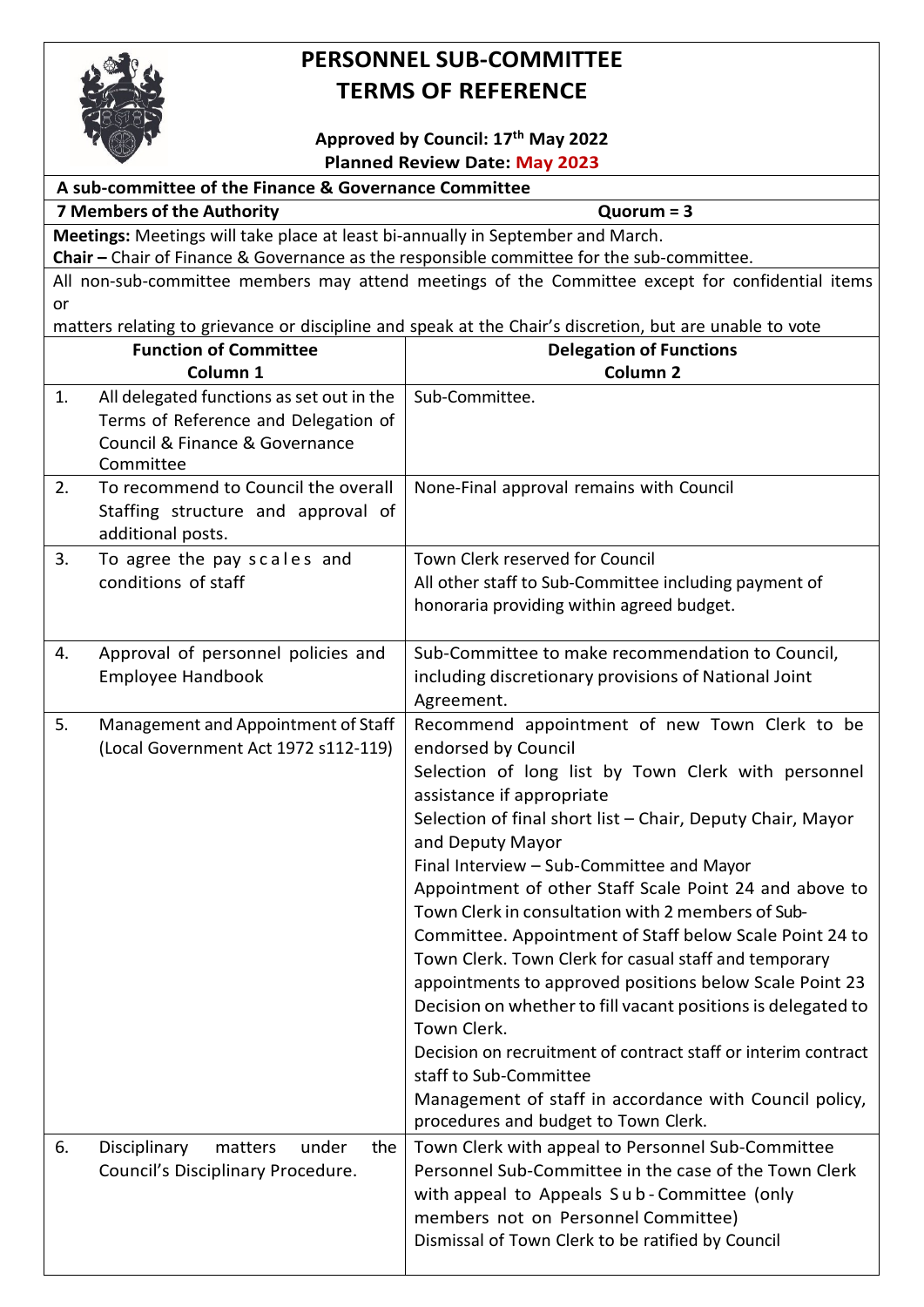| 7.  | Determination of individual grading                                     | Sub-Committee                                                |
|-----|-------------------------------------------------------------------------|--------------------------------------------------------------|
|     | issues and job evaluation                                               |                                                              |
| 8.  | relating<br>the<br>Local<br><b>Issues</b><br>to                         | Sub-Committee (Council in case of Town Clerk)                |
|     | Government Pension Scheme as it                                         | Administration of retirement in cases of permanent ill       |
|     | affects individual employees<br>and                                     | health, after appropriate medical advice via Cheshire        |
|     | administration of retirement.                                           | <b>Local Government Pensions</b>                             |
|     |                                                                         | Pensions Discretions Policies to Sub-Committee               |
| 9.  | Approval of job descriptions and                                        | Sub-Committee                                                |
|     | person specifications.                                                  |                                                              |
| 10. | Absence issues under the Council's<br>Attendance Management Guidelines. | Town Clerk except Sub-Committee in the case of Town Clerk    |
| 11. | Appeals Procedure                                                       | Appeals Sub-Committee.                                       |
|     | 12. To place staff at the disposal of other                             | Council                                                      |
|     | local authorities for the purpose of                                    |                                                              |
|     | joint arrangements or Partnership                                       |                                                              |
|     | working                                                                 |                                                              |
| 13. | Competence Procedure                                                    | Town Clerk except Sub-Committee in the case of Town Clerk    |
| 14. | Issue of Contracts of Employment                                        | Town Clerk except Sub-Committee in the case of Town Clerk    |
|     |                                                                         | Model Contract approved by Committee                         |
| 15. | Redundancy and Redeployment.                                            | Sub-Committee – recommending amended structure to<br>Council |
| 16. | Monitoring Equalities Policy in relation<br>to employment               | Sub-Committee                                                |
| 17. | Approval of Officer Codes of Conduct,                                   | Council                                                      |
|     | supplements and Member - Officer                                        |                                                              |
|     | Protocol                                                                |                                                              |
| 18. | Health and Safety                                                       | Sub-Committee for approval of Policy other than General      |
|     |                                                                         | Statement and organisation which are reserved for Council    |
|     |                                                                         |                                                              |
|     |                                                                         | Sub-Committee to oversee responsibilities for Council        |
|     |                                                                         | within budget and policy                                     |
|     |                                                                         | Town Clerk for routine management                            |
| 19. | Grievance Procedure                                                     | Town Clerk except Sub-Committee in the case of Town Clerk    |
| 20. | 20. Administration of other Personnel                                   | Town Clerk except Sub-Committee in the case of Town Clerk    |
|     | procedures                                                              |                                                              |
| 21. | Employee Development Review and                                         | Town Clerk for all staff, often delegated to direct manager. |
|     | assessment at end of Probationary                                       | Mayor, Personnel Chair and one other Member of               |
|     | period                                                                  | Sub-Committee for Town Clerk                                 |
| 22. | Training and Development Plan for                                       | <b>Town Clerk</b>                                            |
|     | <b>Officers</b>                                                         |                                                              |
| 23. | To administer the Volunteers Policy                                     | Town Clerk to administer                                     |
|     |                                                                         | Sub-Committee to monitor and recommend to Council            |
|     |                                                                         |                                                              |
| 24. | To administer the Child and Vulnerable                                  | Town Clerk to administer                                     |
|     | <b>Adult Policy</b>                                                     | Sub-Committee to monitor and recommend to Council            |
|     |                                                                         |                                                              |
| 25. | To administer the Council's Equality                                    | Town Clerk to administer for employees, services,            |
|     | Policy                                                                  | volunteers and democratic processes                          |
|     |                                                                         | Sub-Committee to monitor and recommend to Council            |
|     |                                                                         |                                                              |